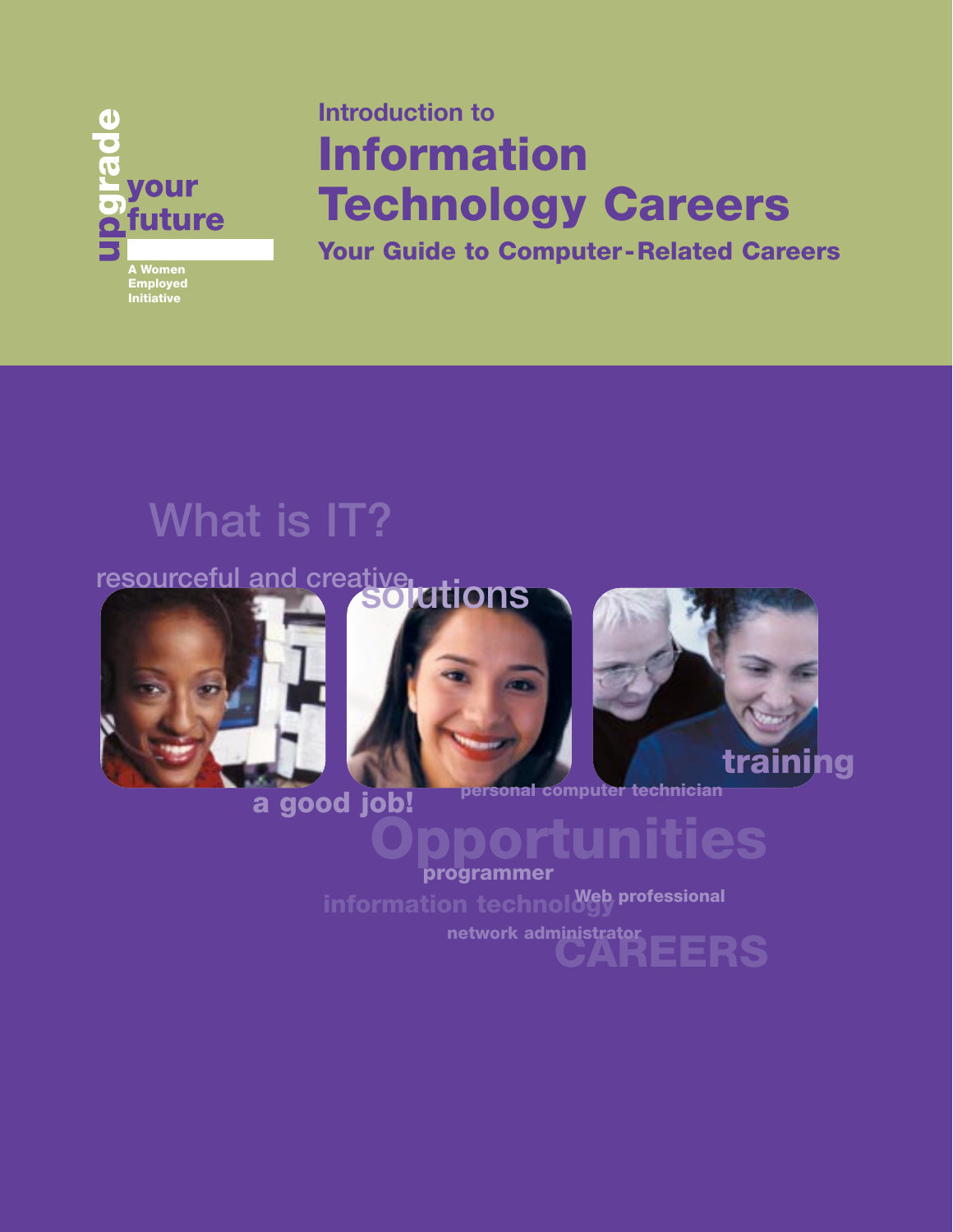## **What is IT? IT Education and Training Programs IT certificates and Degrees types of schools and trainers Student Support Services pathways** Tips **Frequently Asked Questions**

## **Table of Contents**

| What is IT?                                                                                                                                                                                                                                                                   | 1. |
|-------------------------------------------------------------------------------------------------------------------------------------------------------------------------------------------------------------------------------------------------------------------------------|----|
| Is Information Technology Right for You?                                                                                                                                                                                                                                      | 2  |
| What Type of Job Can You Get in Information Technology? About IT Careers<br>Entry-level jobs: descriptions, training, qualifications, earnings and outlook<br>Help Desk Technician<br>Personal Computer Technician<br>Web Professional<br>Network Administrator<br>Programmer | 3  |
| How Do You Get Started in an Information Technology Career? About IT Pathways<br>Sales/Customer service<br>Writers<br>Artists and graphic designers                                                                                                                           | 10 |
| How Do You Learn What You Need to Know? About IT Education and Training<br>Types of Schools and Trainers<br>IT Certificates and Degrees<br>Types of Programs<br>Lengths of Programs<br>Program Schedules<br><b>Distance Learning Programs</b><br>Credit for Prior Learning    | 11 |
| How Can You Afford the Cost of Your Education? About Financial Aid<br>Grants<br>Loans<br>Work-study                                                                                                                                                                           | 16 |
| Getting the Support You Need to Go Back to School<br>Child Care<br><b>Student Services</b><br>Placement and Job Search Assistance                                                                                                                                             | 18 |
| Tips on Selecting an IT Education or Training Provider<br>Programs and Courses<br>Cost<br><b>Student Support Services</b><br>Individual Considerations<br>Calling and Visiting an Education and Training Provider                                                             | 19 |
| <b>Frequently Asked Questions</b>                                                                                                                                                                                                                                             | 22 |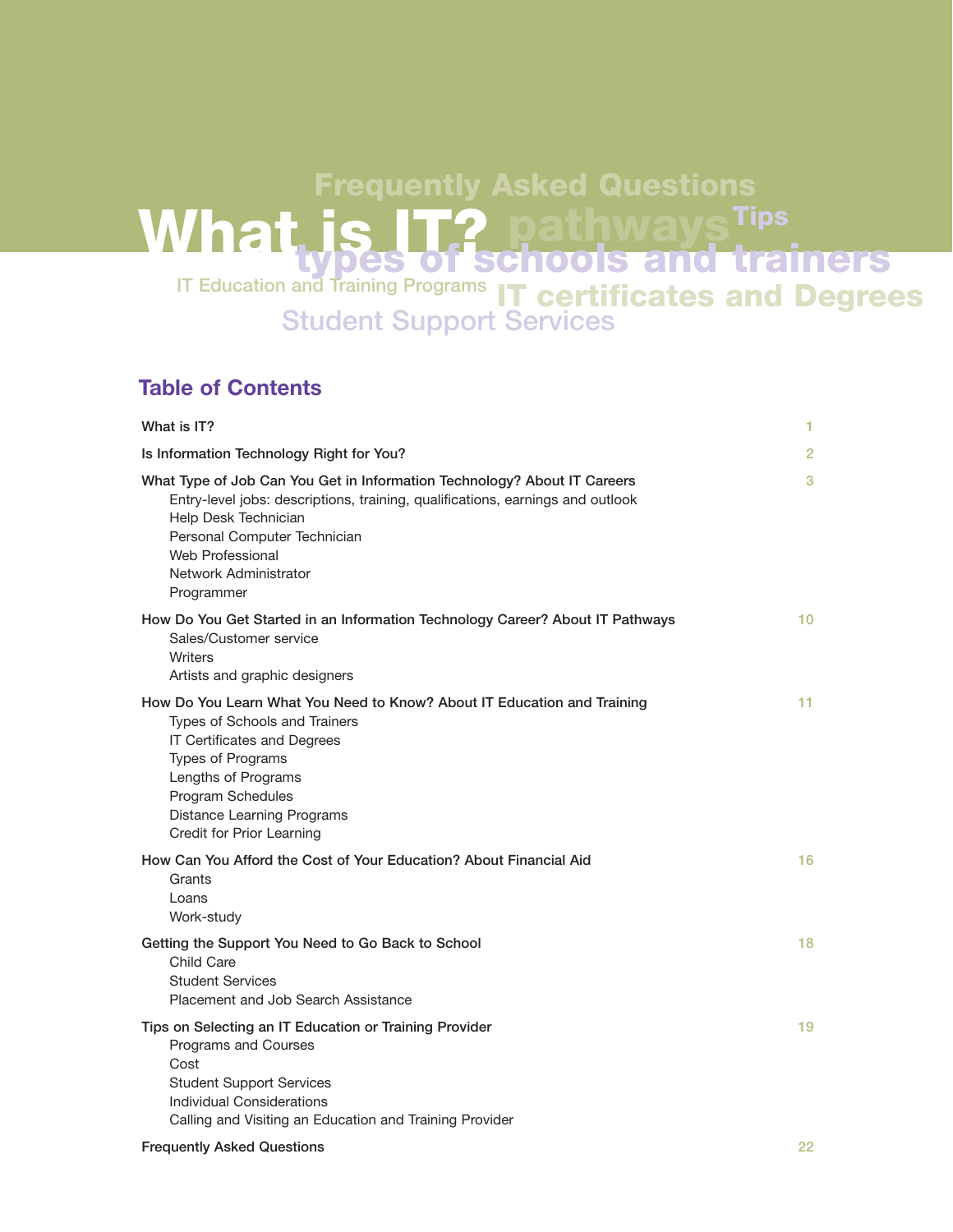

**Information technology involves the use of computer hardware (computer equipment and related devices) and software (the various programs used to operate computers and related devices). Information technology professionals use, share and store information that supports everyday business functions.** 

**Entry-level information technology workers typically help people to use computer equipment and software and install and repair computer equipment. Information technology workers are employed in important areas of business like banking, finance, health care, retail and manufacturing.**

## **Did you know…**

- A starting technical support analyst earns an average of nearly \$40,000 a year, a computer programmer earns an average of \$45,000 a year and a Web designer earns an average of \$53,000 a year WITH benefits such as health insurance.
- Studies show that workers with computer skills are more likely to have a better career path in terms of pay, job security and long-term learning.
- Ninety-two percent of information technology jobs are in industries such as banking, education, health care, transportation, retail, entertainment, hospitality and fashion.
- Information technology employees like their jobs and report high levels of job satisfaction. Computerworld's 2002 Job Satisfaction Survey indicates that 89 percent of information technology workers are satisfied with their career choice.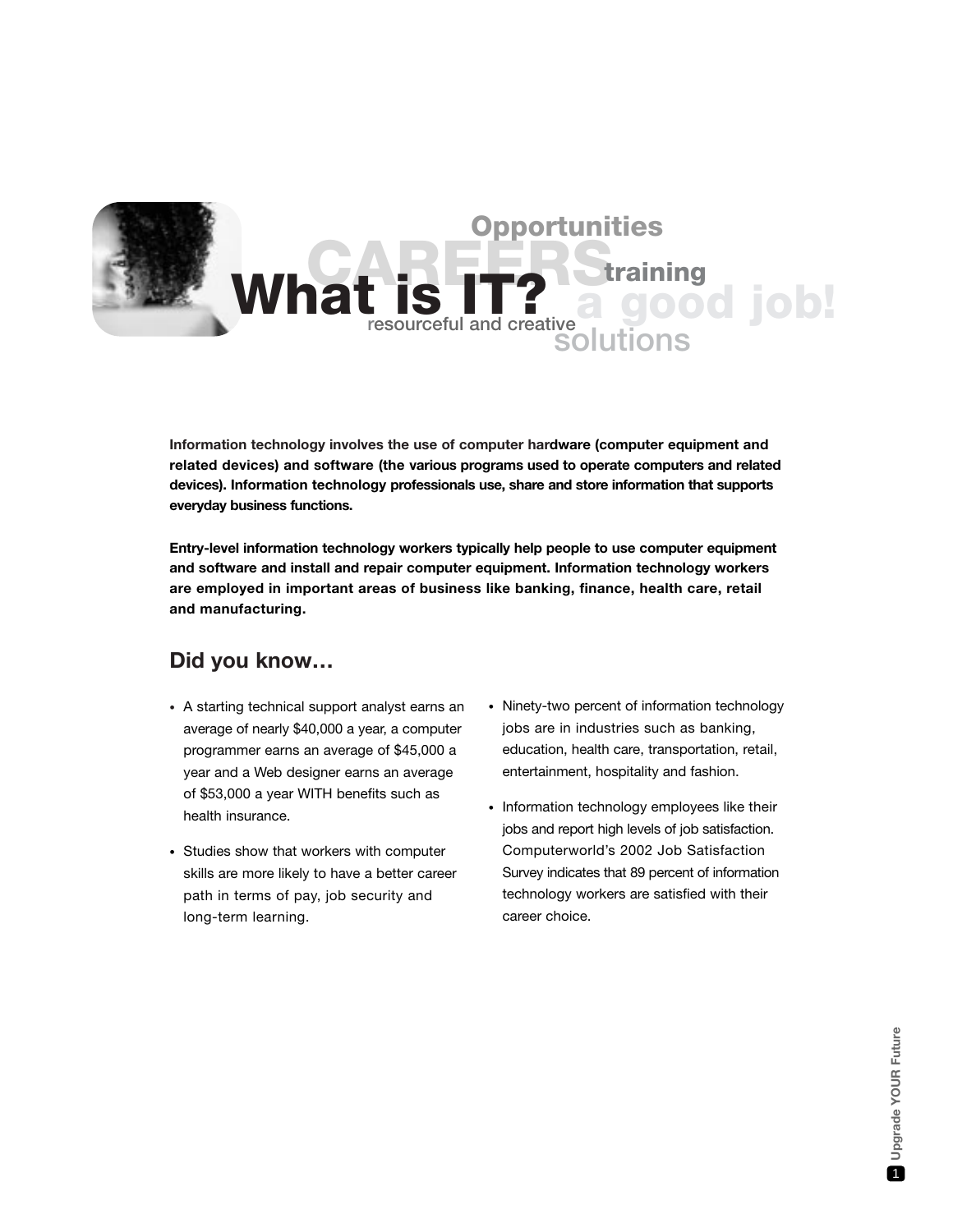

## **IT and You**

**In addition to having good communication and interpersonal skills, successful information technology professionals are flexible, creative and interested in learning new things.**

To find out if an information technology career is right for you, start by answering the following questions.

- Do you enjoy learning new things and tackling new challenges?
- Are you a problem solver?
- Are you an office troubleshooter?
- Are you flexible, resourceful and creative in developing solutions?
- Would you be willing to complete additional education or training to obtain a better career with better wages?

If you answered "yes" to the above questions, you should consider a career in information technology.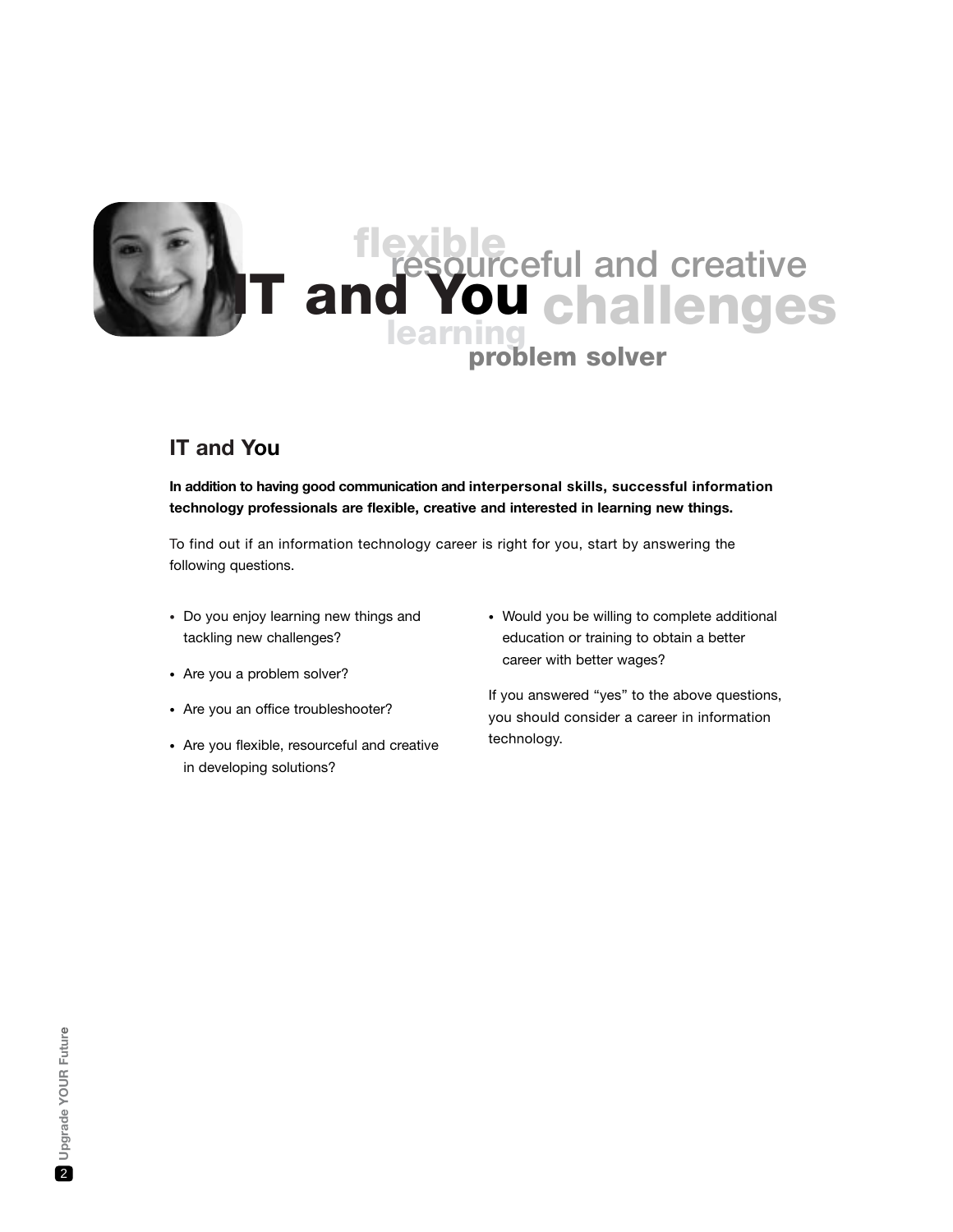

**Why are information technology careers good for women?**

- **A recent survey indicates that many Chicago-area employers want to increase the number of women and minority information technology employees.**
- **Many employers pay for training so information technology workers can continually upgrade their skills.**
- **After completing an information technology education or training program, students can pursue a wide range of career opportunities, including Web site design, technical support and programming.**
- **Information technology offers women opportunities to use technology to make a difference in fields like education, health care and art**.
- **The City of Chicago and its surrounding suburbs offer a wide range of low-cost, convenient information technology education and training opportunities, including weekend and evening courses, job placement services and online courses that offer students flexibility.**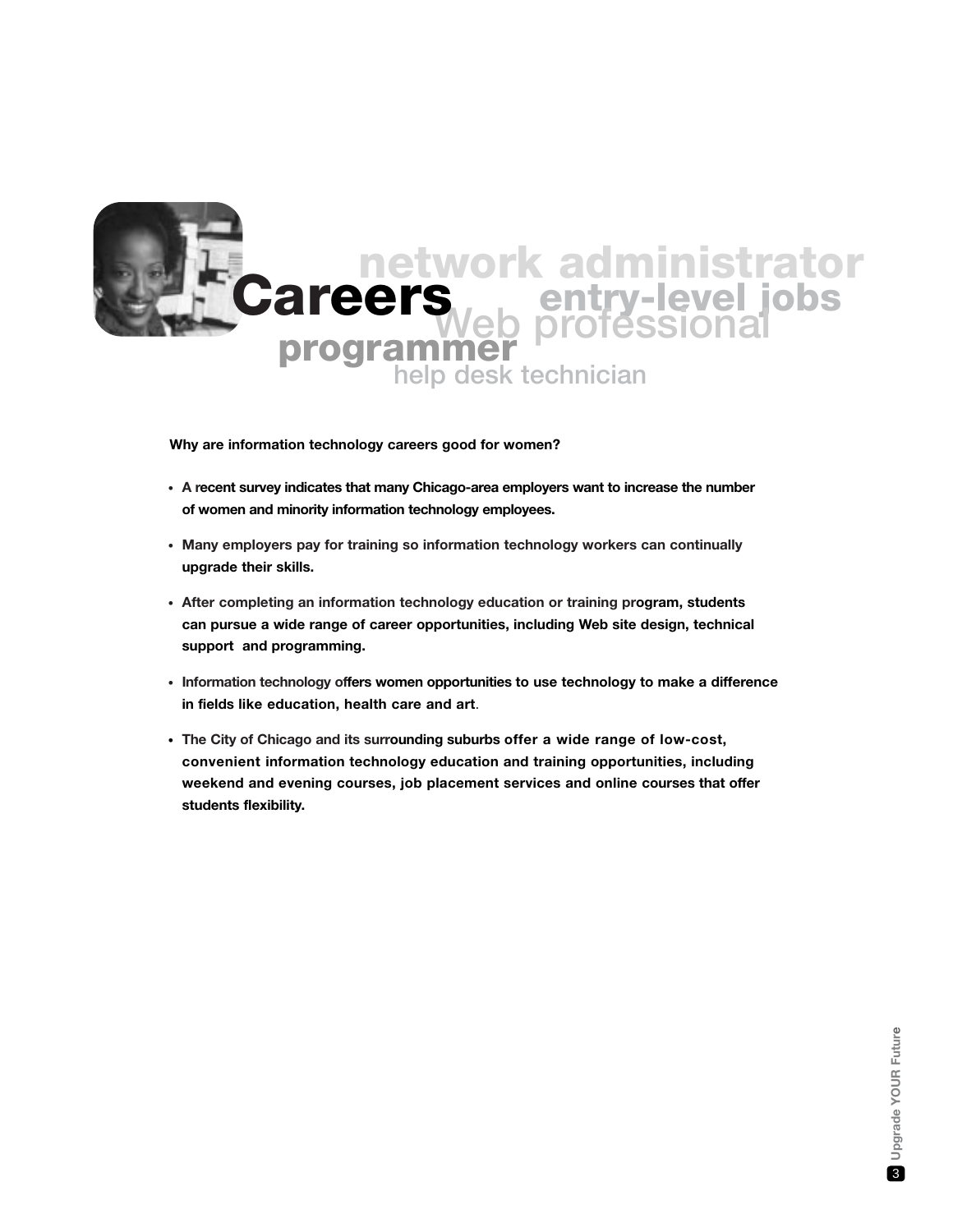

## **Entry-level jobs**

There are both entry-level and advanced positions in information technology. Entry-level jobs are available at technology companies, but most are at non-technology

companies, such as banks, hospitals and manufacturers, that have information technology departments.

An entry-level information technology job can lead to a new career. In fact, many women currently working in information technology say they like the opportunity to develop new skills and advance quickly from entry-level to more advanced positions.

Want to know how to get started? Read more about some common entry-level jobs in information technology:

- **Help Desk Technician**
- **Personal Computer Technician**
- **Web Professional**
- **Network Administrator**
- **Programmer**

The descriptions are from the Bureau of Labor Statistics' Occupational Outlook Handbook, which is available online at **www.bls.gov/oco/home.htm**.

## **Help Desk Technician**

#### **Job description**

In the last decade, computers have become an integral part of everyday life, used for a variety of reasons at home, in the workplace

and at schools. Almost every computer user occasionally encounters a problem, from a forgotten password to a hard drive that crashes. The increase in computer use has created a high demand for specialists to assist users.

Help desk technicians interpret problems and provide technical support for computer hardware, software and systems. They answer phone calls, analyze problems and resolve difficulties.

Help desk technicians assist computer users with hardware and software questions. They answer telephone calls and e-mail messages from customers seeking guidance on technical problems. In responding to these requests for guidance, help desk technicians must listen carefully to the customer, ask questions to diagnose the nature of the problem, and then patiently walk the customer through the problem-solving steps.

Help desk technicians normally work in well-lit, comfortable offices or computer laboratories. They usually work about 40 hours a week, but that may include evening or weekend work if the employer requires computer support over extended hours.

Help desk technicians work in a wide range of industries. About one-third of all help desk technicians are employed in business services industries, principally computer and data processing services. Other industries that employ substantial numbers of these workers include banks, government agencies, insurance companies, educational institutions and wholesale and retail vendors of computers, office equipment, appliances and home electronic equipment. Many help desk technicians also work for manufacturers of computers and other office equipment and for firms making electronic components and other accessories.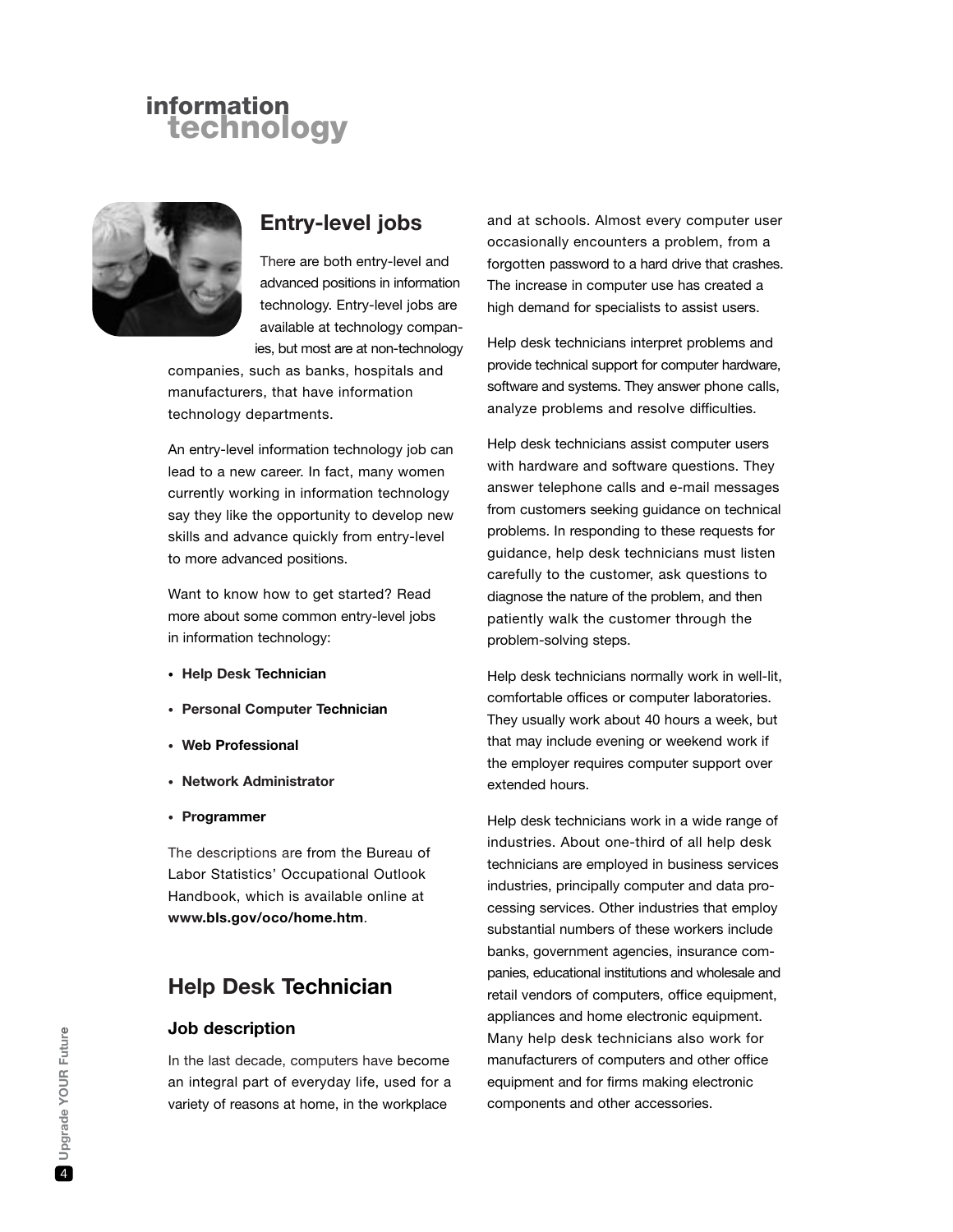

## **Training, Other Qualifications and Advancement**

Due to the wide range of skills required, there are many ways workers can become a help desk technician. While there is no universally accepted way to prepare for a job as a help desk technician, many employers prefer to hire candidates with the following education or training:

- An **associate's degree** may be required for some jobs, but other jobs may require a **bachelor's degree** in computer science or computer information systems.
- Completion of a **certificate** program may help some people to qualify for entry-level positions if they already have strong computer skills.

#### **Individuals interested in becoming a help desk technician must have:**

• Strong problem-solving, analytical and communication skills because trouble-shooting and helping others are a vital part of the job.



- Good communication skills in person, on paper and via email because of the constant interaction with other computer personnel, customers and employees.
- Strong writing skills, which are useful when preparing manuals for employees and customers.

Beginning help desk technicians start out by dealing directly with customers or in-house users. They may move into more advanced positions in which they use what they learn on the job to improve the design and efficiency of future products. Job promotions usually depend on performance and continuous learning of new programs and applications. Eventually, some help desk technicians advance to jobs where they design products rather than assist users. Help desk technicians at hardware and software companies often enjoy great upward mobility, sometimes advancing within months of initial employment.

## **Earnings**

According to Robert Half International, an expert in the specialized staffing services industry, starting salaries in 2001 began at \$30,500 for help desk technicians, and ranged from \$48,000 to \$61,000 for more senior help desk specialists.

## **Outlook**

Help desk technicians are projected to be among the fastest growing occupations through 2010. Demand for help desk technicians is expected to increase because of the rapid pace of improved technology. As computers and software become more complex, help desk technicians will be needed to provide assistance to customers and other users.

## **Personal Computer Technician**

## **Job description**

Personal computer technicians perform handson repair, maintenance and installation of computers and related equipment.

Personal computer technicians sometimes replace defective hardware components rather than repair them. They may use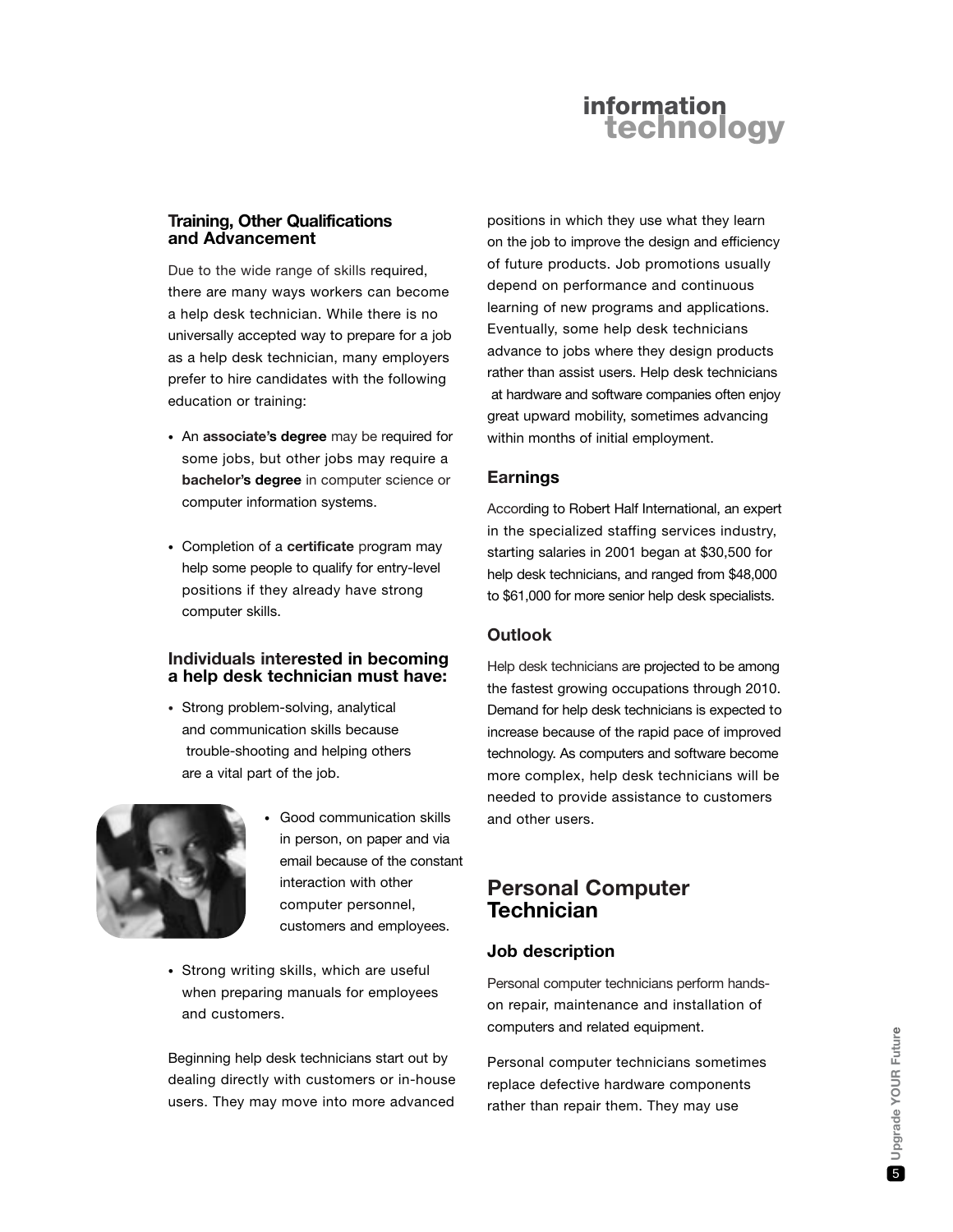

software programs to identify problems and apply solutions.

Technicians usually work in clean, comfortable surroundings, either in repair shops or travelling

to various locations to install, maintain or repair customer equipment.

#### **Training, Other Qualifications and Advancement**

- Knowledge of electronics is necessary for employment as a personal computer technician.
- Employers prefer workers with a recognized **certificate** or an **associate's degree**. Certificate programs for personal computer technicians include A+, Net+, and Server+, administered through the Computing Technology Industry Association (CompTIA) and taught by various education and training providers. To receive these certifications, candidates must pass several tests that assess their computer repair skills.
- Workers are expected to arrive on the job with a basic understanding of equipment repair. Employers generally provide some training on specific equipment.

Entry-level personal computer technicians may work on personal computers or equipment. With experience, they can advance to positions maintaining more sophisticated systems, such as networking equipment and servers.

## **Earnings**

In 2000, median earnings for personal computer technicians were \$15.08 per hour.

## **Outlook**

As with help desk technicians, personal computer technicians are expected to be among the fastest growing occupations through 2010. The growth in these jobs is attributed to the fact that the computer and data processing industry is projected to be the fastest growing industry in the U. S. economy. As a result, computer equipment becomes more advanced and technicians are needed to support users.

## **Web Professional**

#### **Job description**

The growth of the Internet and expansion of the World Wide Web has generated a variety of occupations (Web professionals) related to the design, development and maintenance of Web sites. One such occupation, Webmaster, manages all technical aspects of a Web site and its content. Other occupations, like Web developers and Web designers, are responsible for site design and creation. Each of these jobs can be an entry-level information technology position.

Web professionals normally work in offices in comfortable surroundings. They usually work about 40 hours a week, the same as many other professional or office workers. Evening or weekend work is sometimes necessary to meet deadlines or solve specific problems. Given the technology available today, working from home using the Internet, e-mail and other tools is common for Web professionals.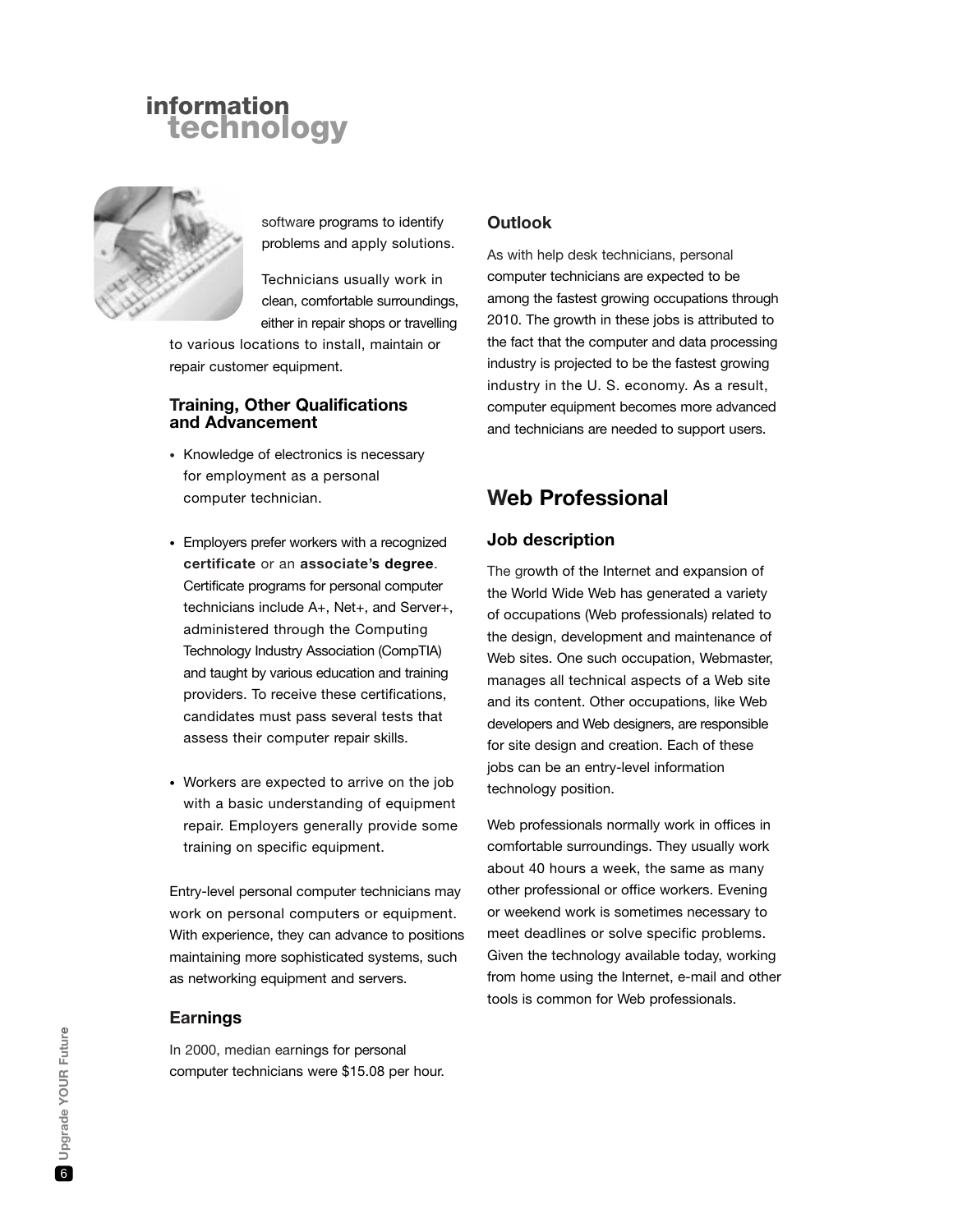## **Training, Other Qualifications and Advancement**

While there is no universally accepted way to prepare for a job as a Web professional, most employers look for candidates with:

- **Relevant work experience** as well as some **formal college education.**
- For some jobs, such as Webmaster, an **associate's degree or certificate** is generally sufficient.
- **Technical or professional certification** is another way to demonstrate a level of competency with Web site maintenance.
- **Art or graphic design skills** may also be desirable for designing Web sites.

## **Earnings**

According to Robert Half International, starting salaries for Webmaster began at \$58,000 and \$56,250 for Web developers.

## **Outlook**

The expanding use of the Internet for day-today operations as well as the growing use of the Internet to buy and sell consumer products translates into a need for individuals that can support Internet applications and help companies use the Internet and other computer technology



to communicate with their customers and employees. Because of the above factors, these jobs (along with other computer specialists) are expected to grow faster than the average occupation.

## **Network Administrator**

#### **Job Description**

Network administrators design, install and support an organization's computer network (an organization's system of computers that can communicate with each other), Internet or Intranet (collection of computer networks within an organization) system. They provide on-site support for software users in a variety of work environments, including professional offices, small businesses, government and large corporations. They maintain network hardware and software, analyze problems and monitor the network to ensure availability to system users. Network administrators also may plan, coordinate and implement network security measures.

Network administrators are responsible for the efficient use of networks by organizations. They ensure that the design of an organization's computer system allows all the components, including computers, the network, and software, to fit together and work properly. They also monitor and adjust performance of existing networks and continually survey the current computer system to determine future network needs. Additionally, network administrators also troubleshoot problems reported by users and make recommendations for improving future networks.

Network administrators normally work in well-lit, comfortable offices or computer laboratories. They usually work about 40 hours a week, but that may include evening or weekend work. Due to the heavy emphasis on helping all types of computer users, network administrators constantly interact with their fellow employees to answer questions and give valuable advice.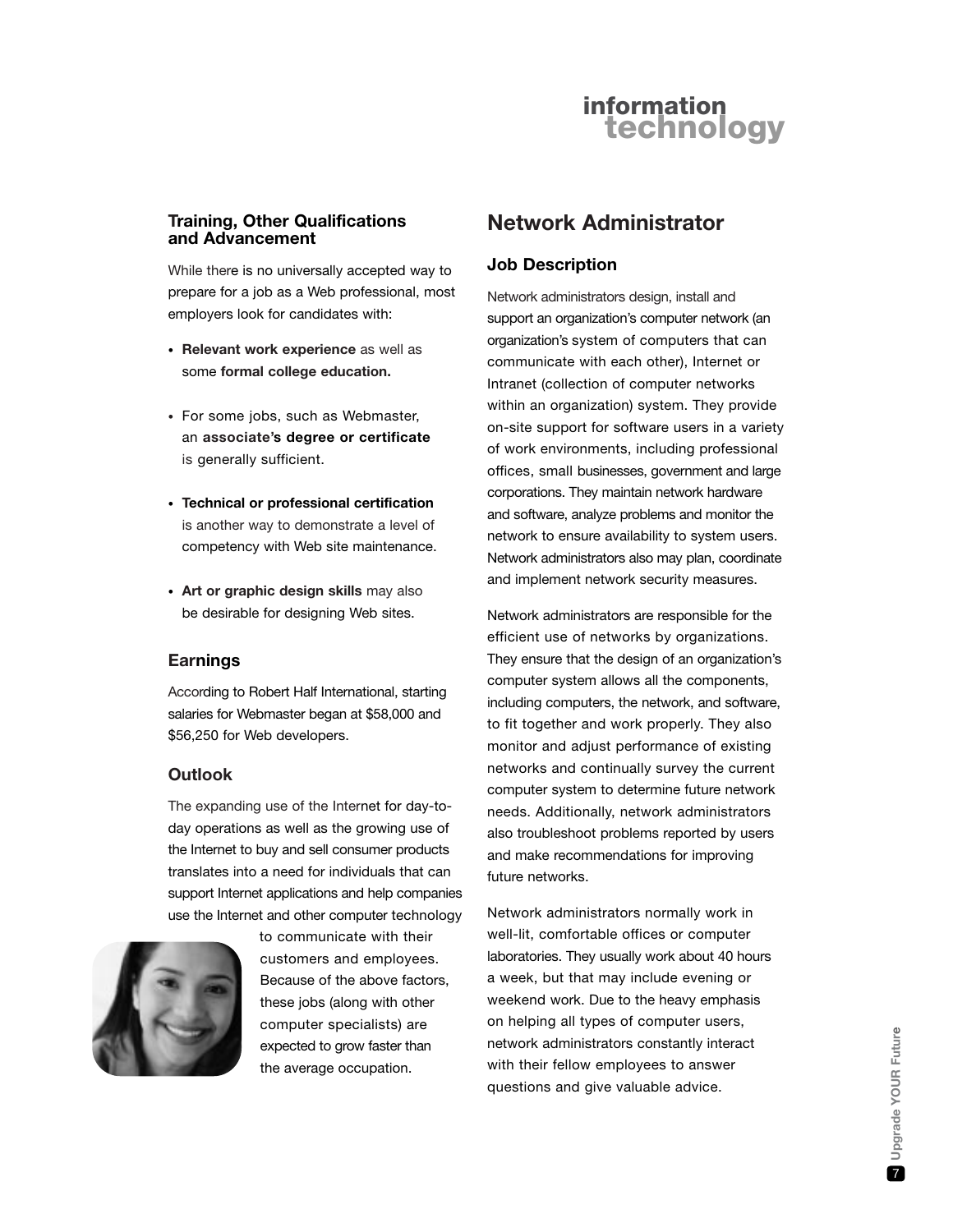

As computer networks expand, more network administrators may be able to connect to computers remotely using modems, laptops, e-mail, and the Web to provide technical

support to computer users. This capability may reduce or eliminate travel to the workplace.

#### **Training, Other Qualifications and Advancement**

Due to the wide range of skills required, there are many ways workers can become a network administrator.

- Many employers seek applicants with **bachelor's degrees**, though not necessarily in a computer-related field.
- Individuals interested in becoming a network administrator must have strong problemsolving, analytical and communication skills because troubleshooting and helping others are vital parts of the job.
- The constant interaction with other computer personnel, customers and employees require network administrators to communicate effectively on paper, via e-mail and in person.

Entry-level network administrators are involved in routine maintenance and monitoring of computer systems, typically working behindthe-scenes in an organization. After gaining experience and expertise, they often are able to advance into more senior-level positions in which they take on more responsibilities.

## **Earnings**

According to Robert Half International, starting salaries in 2001 began at \$50,250 for network administrators.

## **Outlook**

Network administrators are projected to be among the fastest growing occupations through 2010. Demand for network administrators will grow as a result of growth in electronic commerce and as computer applications continue to expand. With the continued development of the Internet, telecommunications and e-mail, industries not typically associated with computers — such as construction increasingly need network administrators. Companies are looking for workers knowledgeable in the function and administration of computer networks.

## **Programmer**

## **Job description**

Computer programmers write, test and maintain the detailed instructions, called programs, which computers must follow to perform their functions. In most cases, programmers work together as a team under a senior programmer's supervision.

It is the job of the programmer to code computer instructions in a conventional programming language. Many programmers update, repair, modify and expand existing programs.

Programmers generally work in offices in comfortable surroundings. Some programmers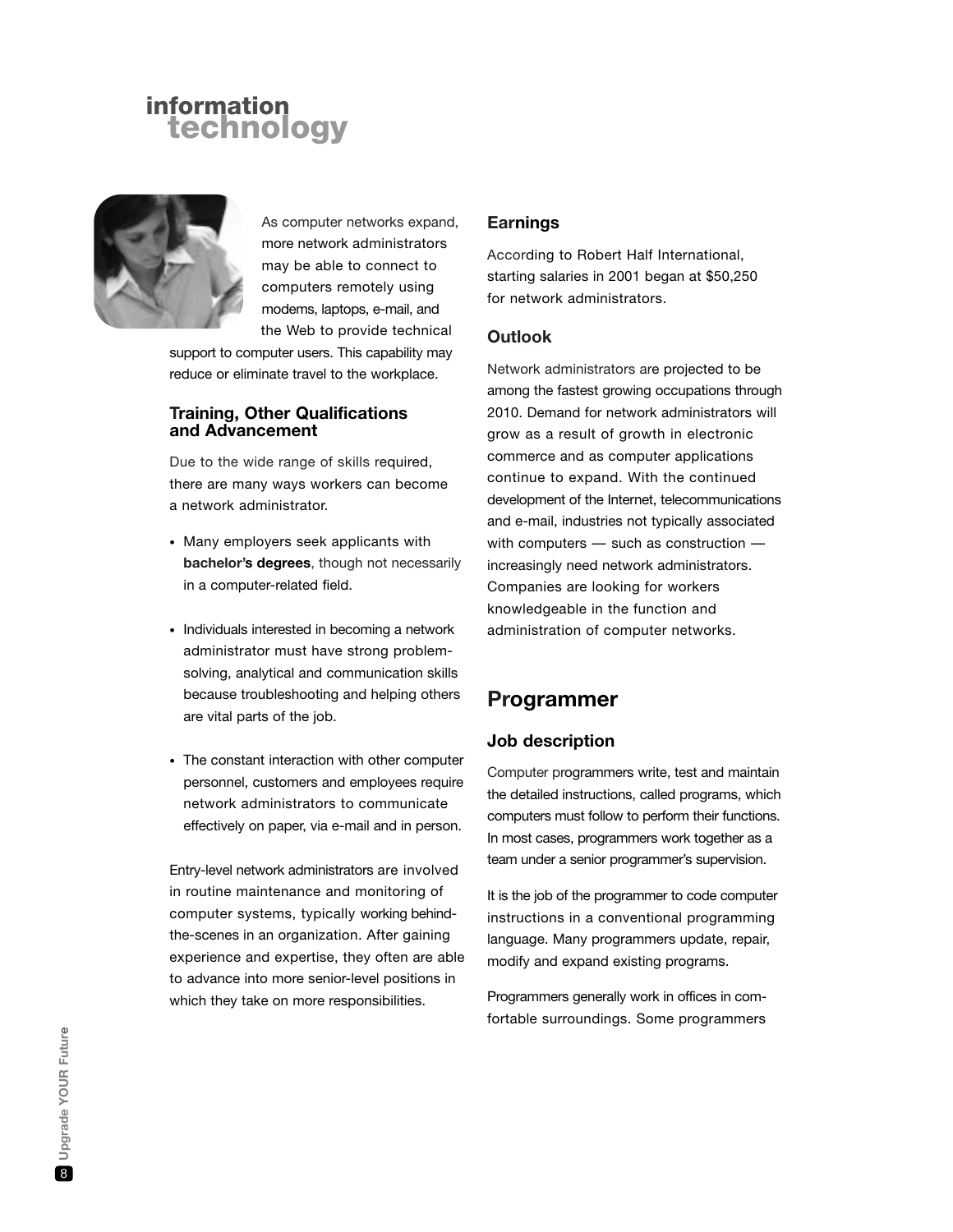may work extra hours or weekends to meet deadlines or fix critical problems that occur during off-hours. Given the technology available, working from home is becoming common for a wide range of computer professionals — including computer programmers.



Programmers are employed in almost every industry. Large numbers of programmers can also be found working for firms that provide engineering and management services, telecommunications companies,

manufacturers of computer and office equipment, financial institutions, insurance carriers, educational institutions and government agencies.

#### **Training, Other Qualifications and Advancement**

While there are many training paths available for programmers, the level of education and experience employers seek has been rising.

- **Bachelor's degrees** are commonly required, although programmers may qualify for certain jobs with a two-year **associate's degree** or **certificates**.
- When hiring programmers, employers look for candidate with **specific programming skills who think logically and pay close attention to detail**.
- Programming requires **patience, persistence and the ability to work on exacting analytical work**.
- **Ingenuity and imagination** also are important when programmers design solutions and test their work for potential failures.
- Because programmers are expected to work in teams and interact directly with users, employers want programmers who are able to **communicate with non-technical personnel**.

Because technology changes so rapidly, programmers must continuously update their training by taking courses sponsored by their employer or software vendors. For skilled workers who keep up-to-date with the latest technology, the prospects for advancement are good.

## **Earnings**

In 2000, median annual earnings of computer programmers were \$57,590.

According to the National Association of Colleges and Employers, starting salary offers for graduates with a bachelor's degree in computer programming averaged \$48,602 in 2001.

## **Outlook**

Programming jobs are expected to grow at an average pace when compared to all occupations. The best prospects for programmers will come from employers and organizations that are part of the computer and data processing services industry, projected to be the fastest growing industry in the U. S. economy. Also, employers will need to hire programmers who might leave the workforce, for example, older workers who might retire or change careers.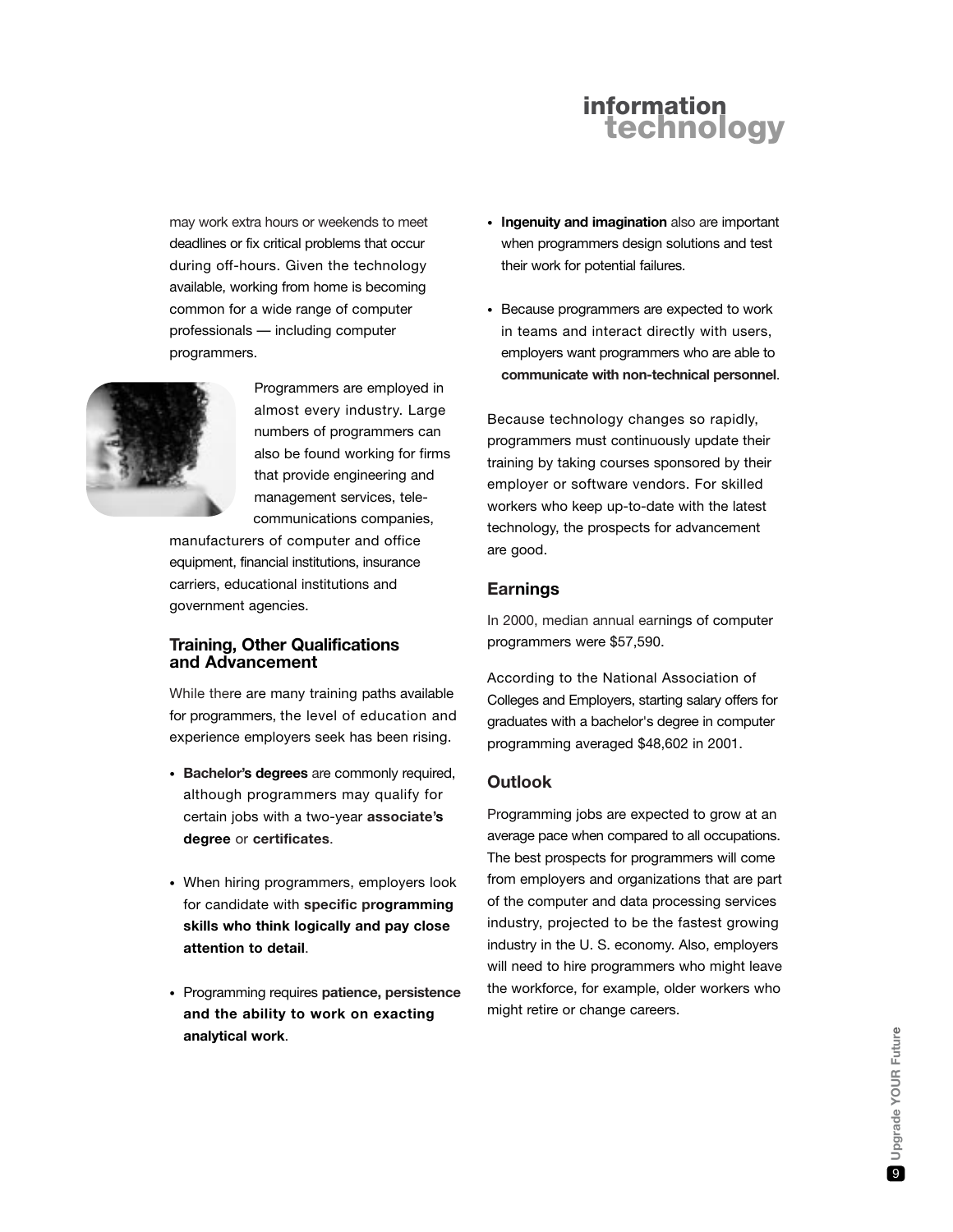

**How do you get started in an information technology career? Education and training are an important step, but you might already have some of the skills you need to get started. Your current job might be a pathway to an information technology career.**

Here are some examples of pathways to an information technology career:

#### **Sales/Customer service**

If you work in sales or customer service and have experience with computers, your interpersonal and communications skills allow you to help troubleshoot problems and develop solutions for co-workers and customers in a technical support environment. **Help desk technician** and **personal computer technician** are typical technical support jobs. Many help desk or technical support positions require you to document problems or read from a script of solutions. In other positions, employers may provide training on the computer hardware or software you will troubleshoot. Help desk positions often provide opportunities to transition to other information technology jobs.

#### **Writers**

Information technology employers are always looking for good communicators who can explain complex ideas. If you are a strong writer, you can gain technical skills and transition to a technical writer or support job. Technical writers can produce instructional content for Web sites and other electronic formats and make training information and documentation understandable and easy to read for users.

#### **Artists and graphic designers**

Many Web sites are built and maintained using packaged computer software that enables the user to make changes without complicated programming knowledge. If you have graphic design or other artistic experience, you can use this skill to develop or maintain Web sites as a Webmaster or other **Web professional**. Web professionals are similar to help desk positions in that they are IT entry points for individuals with some work experience and a certificate or associate's degree. Also, the environment in which these workers operate provides an opportunity to acquire specialized skills that enable them to advance to more technical positions.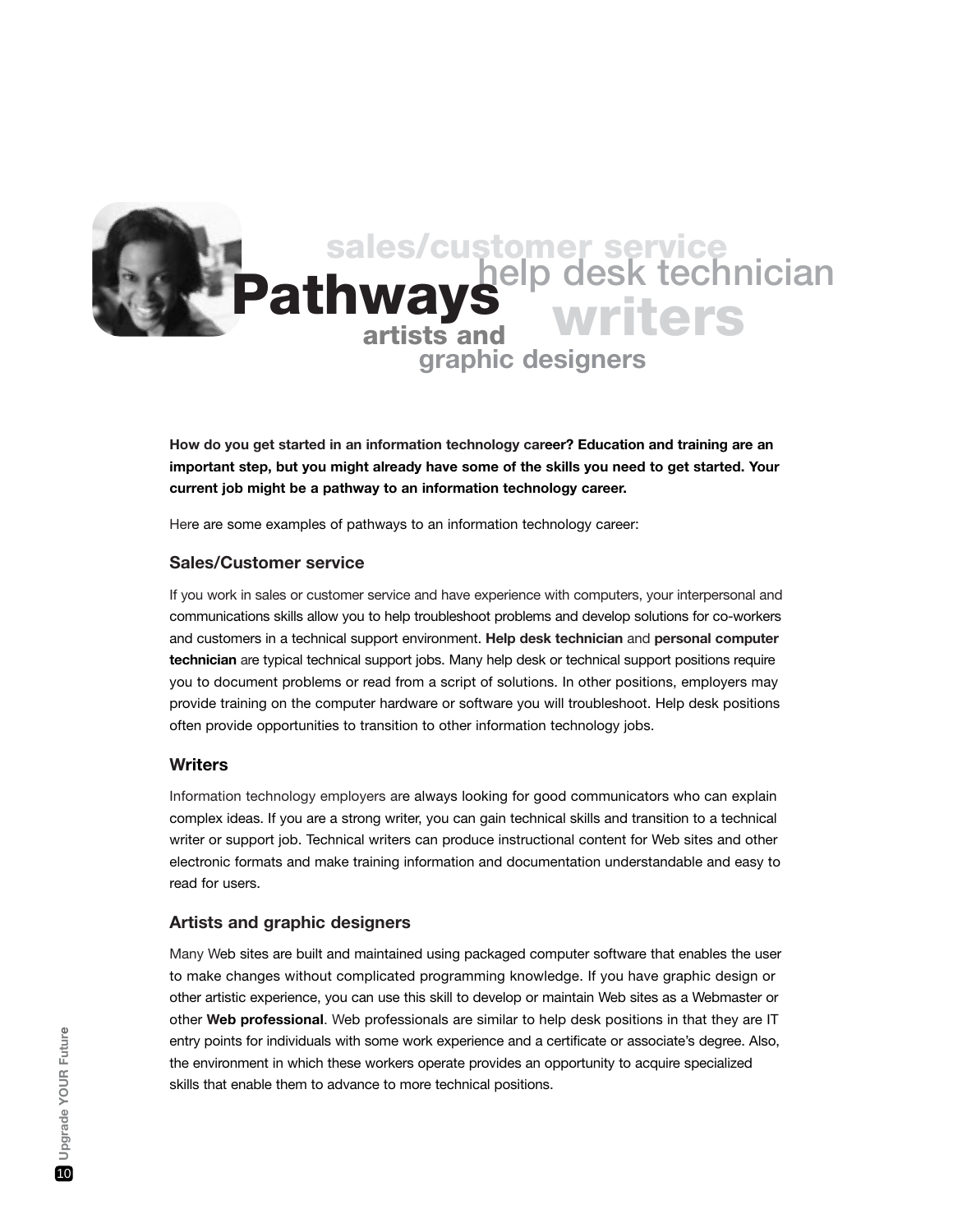## **weekend classes electronics accelerated classes networking computer science IT Education and Training Programs**

**Getting additional education or training can open doors to better jobs with more benefits. There are many things to consider when deciding to enroll in an education or training program like types of schools and trainers, program offerings, types of financial aid available and other supports that can help you complete a program.**

## **Types of Schools and Trainers**

There are many education and training providers that offer IT-related education, but they are not all the same. Different types of schools award different credentials, usually a certificate or a degree.

## **Four-Year Colleges and Universities**

Colleges and universities provide students who have a high school diploma or GED longer-term academic training, usually over the course of four years, resulting in a formal credential or degree. There are two types of four-year colleges and universities, public and private. The University of Illinois at Chicago (UIC) is an example of a public university. Loyola University and DeVry University are examples of private universities. Generally speaking, public institutions have larger student bodies and lower tuition costs compared to private colleges and universities, which usually have smaller enrollments and higher tuition costs.

Graduates of four-year colleges and universities most often obtain bachelor's degrees to certify their achievement of certain skills in an area of expertise. For example, students interested in a career in information technology might attain a Bachelor of Science degree in a specific area like computer science.

## **Community Colleges (Two-Year Colleges)**

Community colleges offer a variety of programs that prepare individuals to enter or advance in the workforce. These educational institutions are public colleges and are more affordable when compared to their four-year counterparts.

Students can obtain an associate's degree, which takes about two years to complete and certifies one's skills in a specified area. Associate's degrees allow students to continue their studies in a four-year bachelor's degree program or to pursue good paying jobs in various occupations. For example, students interested in pursuing information technology careers may attain an Associate's of Applied Science in a specific area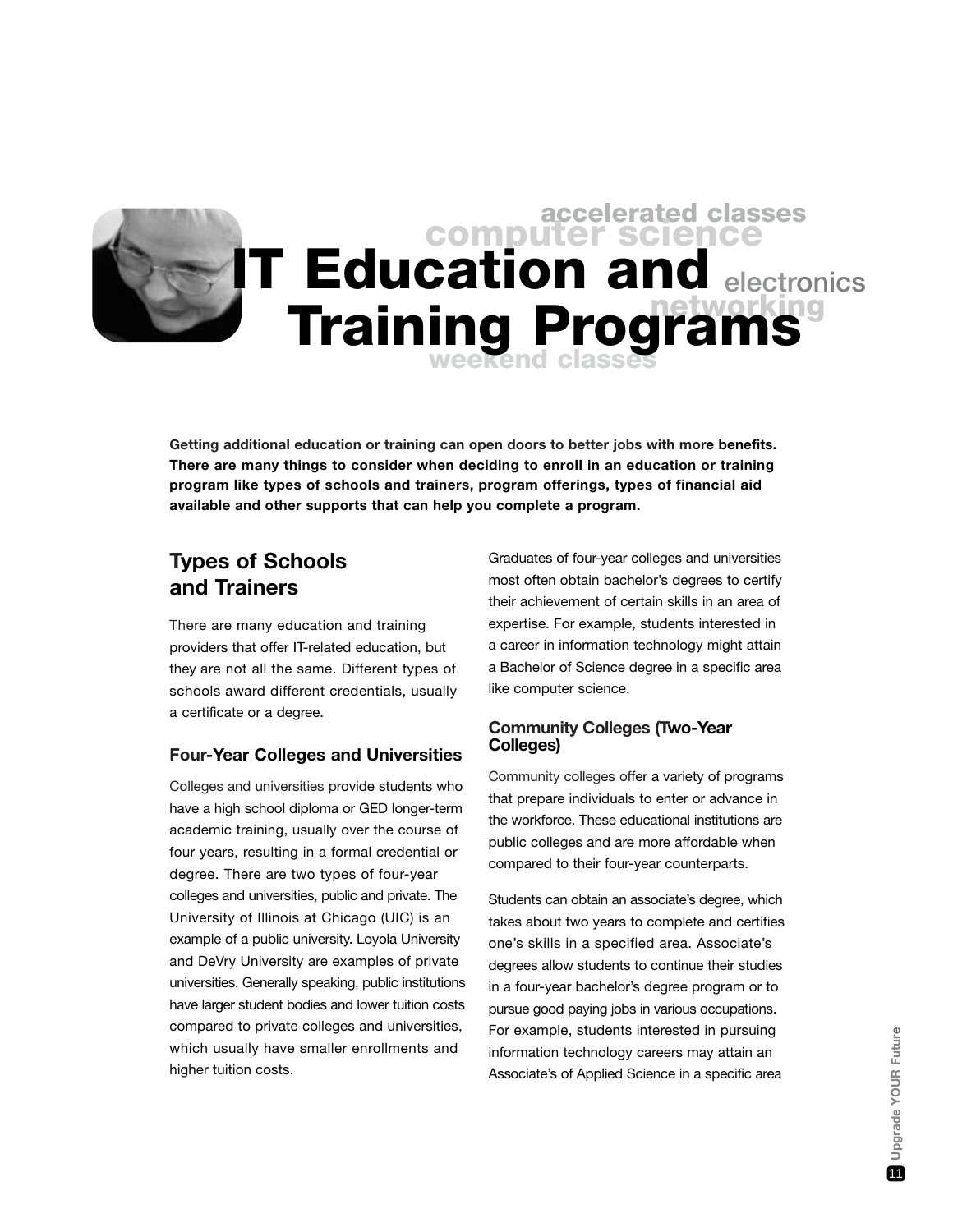like computer information systems. Students with associate's degrees may choose to work in their field for a period of time before entering a four-year institution. In some instances students may receive two years of credit from their community college courses toward a four-year degree.

Many community colleges offer certificate programs that are shorter-term programs (usually anywhere from six to 18 months) that can help individuals to enter specialized careers and return to school at a later time to complete an associate's degree. This is one way to get trained quickly, start work in a field and save money to return to school for a more advanced degree. This is not possible for all programs, so if you think this might be a good plan for you, ask the education or training provider you select if this is an option.

## **Community Trainers**

Community trainers provide short-term, industry-specific training that usually



leads to a recognized industry certification verifying that students have mastered specific skills related to information technology jobs. Common training provided by community groups allows individuals to build skills that can help them

obtain common certifications like the **CompTIA A+ certification** for computer hardware or **Microsoft Certified Software Engineer (MCSE) certificate** for computer software. Community technology centers, like the Charles A. Hayes Family Investment Center in Chicago, offer access and convenience to local residents who are interested in learning more about computers.

While industry certifications are very popular, they may not be enough to successfully enter and advance in an information technology career. In order to achieve the greatest success, you will probably need to combine an associate's or bachelor's degree with the certification.

## **IT Certificates and Degrees**

#### **A+ Certification**

The CompTIA A+ Certification is the accepted standard for entry-level personal computer technicians. The Certification (or certificate) validates that individuals have acquired a set of required skills and is awarded on the basis of passing a series of tests. Students enrolled in A+ training know how to assemble, install, configure, upgrade, troubleshoot, perform preventative maintenance, and repair computer hardware and personal computer operating systems.

Professionals earning the A+ certification have a broad base of knowledge and competency in core hardware and operating system technologies.

The A+ certification is appropriate to pursue the following jobs:

- **Help desk technician**
- **Personal computer technician**

#### **Microsoft Certified Systems Engineer**

Microsoft Certified Systems Engineer (MCSE) certification is a credential for professionals who manage computers using the Microsoft Windows operating system and Microsoft servers. MCSE certification is one of the most widely recognized technical certifications in the information technology industry. By earning the MCSE credential, students demonstrate that they have the skills necessary to lead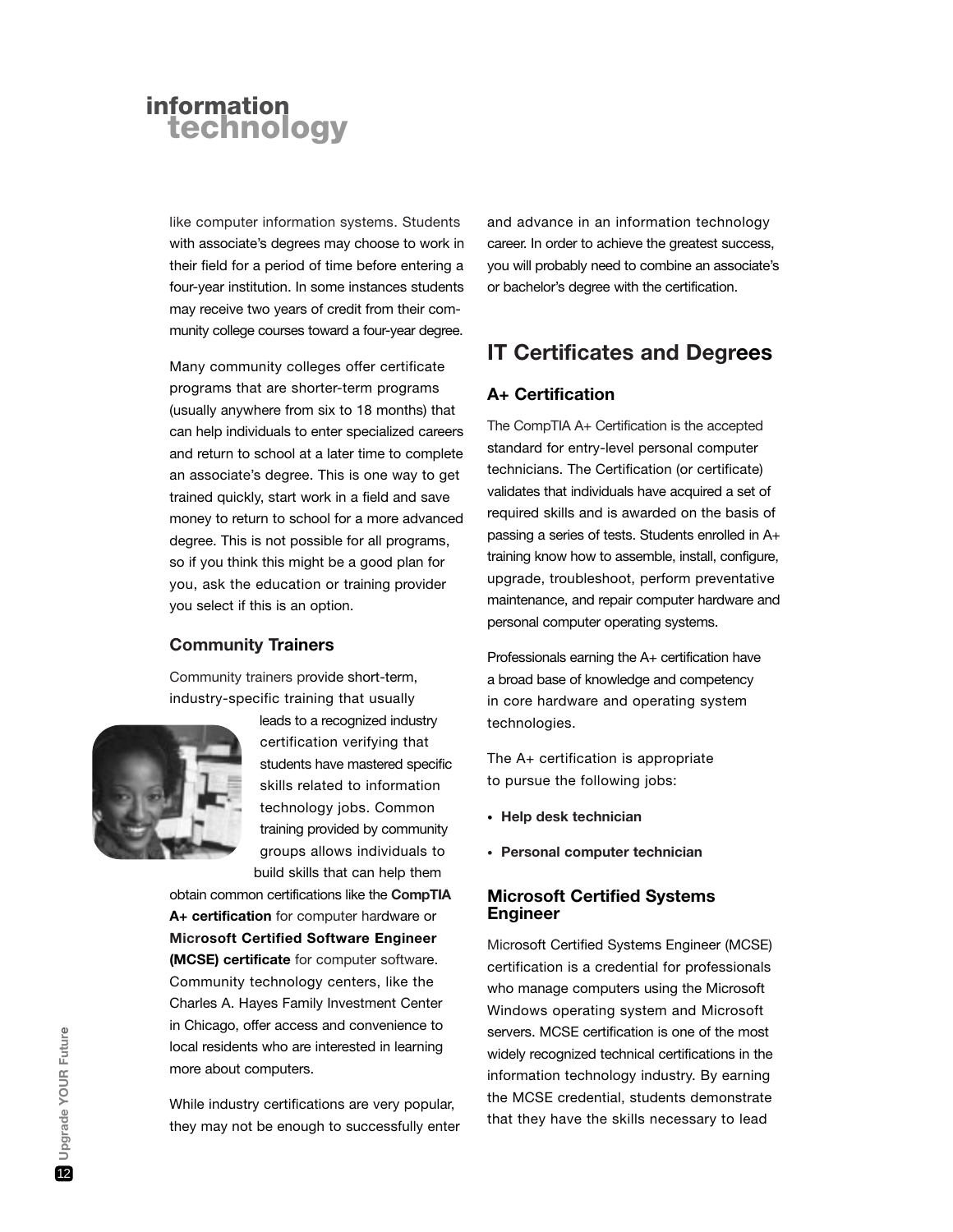organizations in the successful design, implementation and administration of the most advanced Windows operating system and Microsoft .NET Enterprise Servers, including installing, configuring and troubleshooting network systems.

The MCSE certification is appropriate to pursue the following jobs:

- **Network administrator**
- **Systems engineers**
- **Technical support engineers**
- **Systems analysts**
- **Technical consultants**

To earn MCSE certification, it is recommended that students have at least one year of experience implementing and managing a network operating system.

#### **Associate of Applied Science**

The Associate of Applied Science (A.A.S.) degree is a two-year degree offered primarily at community colleges for students interested in acquiring technical-occupational skills to enter the job market immediately upon graduation. Although the A.A.S. is not considered a transfer degree program, it can permit students to continue advanced career preparation at some four-year educational institutions offering programs compatible with their studies at the community college.

### **Bachelor of Science**

The Bachelor of Science (B.S.) degree is a more comprehensive, four-year degree that generally includes course work to develop communication, writing and critical thinking skills, in addition to technical education. The

Bachelor of Science degree takes longer to complete because it includes courses in topics such as history, literature, math and science. Employers often prefer employees with bachelor's degrees because they know these graduates have practiced communications and writing. These are very important workplace skills for information technology jobs, which may involve teamwork.

## **Types of Programs**

Educators and trainers offer many different programs to prepare students for a variety of careers in information technology. Below are examples of educational programs that can be found at colleges and universities.

#### **Computer Information Systems**

Coursework in computer information systems (CIS) teaches students how to develop "programs," which are the instructions that direct computers to store and manage information to meet user needs. Students in these educational programs learn communication, critical thinking and general business skills that are essential to a successful career. A typical CIS bachelor's or associate's degree program might include classes in programming, systems development, business, math, and social sciences. CIS graduates work in a wide variety of industries, such as banking, financial management, communications, entertainment, government, law, manufacturing, health care and retail.

#### **Electronics and Computer Technology**

Coursework in electronics and computer technology (ECT) teaches students the basic components of computers and how they work. It focuses on the electronic circuits that make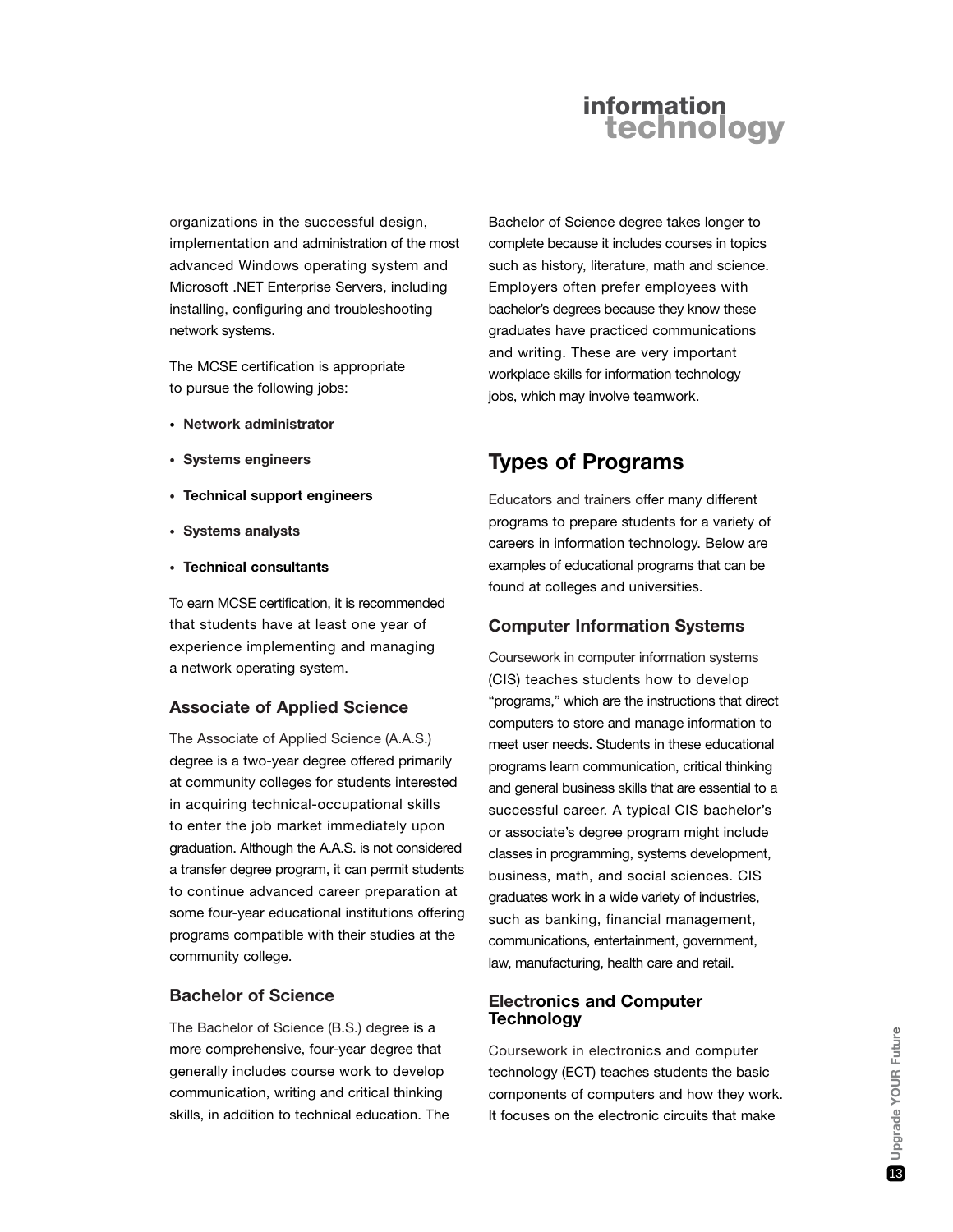computers work. An understanding of electronic circuits is used in building, installing, testing and maintaining computer equipment. A typical ECT associate's degree program might include classes in electronic circuits and systems, computer applications, math, science and communications. ECT graduates work in a wide variety of industries, including: biomedical equipment, computer products, consumer electronics, manufacturing, sales, telecommunications and wireless communications.

## **Computer Science**

Coursework in computer science teaches students computer principles and processes to develop new ways of using the computer and improve the effectiveness of current computer operating systems. Students may focus their studies on software, which refers to the various programs used to operate computers and related devices, or hardware, the computer equipment itself and related devices. A typical computer science bachelor's degree program might include classes in computer hardware, computer software, computer-related math, and programming. Computer science graduates work in all industries, for example, financial services, government, health care and social service.

## **Networking**

Coursework in computer networking prepares students to install, administer and maintain computer networks. Networks link computers, information and users. Because nearly all businesses and organizations now run on computer networks, networking graduates work in a wide variety of industries. A typical networking associate degree program might include classes that demonstrate how to

manage multiple network operating systems and equipment, such as network servers and routers; install, configure, support, and upgrade workstation software and set up and support network operating system software on servers. Network administrator is a typical job upon completion of related coursework.

## **Lengths of Programs**

Today, many students must balance education and training with their everyday responsibilities like work and family. Because of this, educators and trainers offer courses in many different ways that are convenient for the modern student.

As described in the **types of IT certificates and degrees** section, different education and training programs require different time commitments. The length of time it takes to complete the certificate, associate's or bachelor's degree program you choose will depend on your schedule and how much time you have available to take classes. If you enroll as a part-time student (because you work or have family responsibilities), it will probably take longer to complete your degree or certificate.

## **Program Schedules**

Program schedules vary by school or training provider. Most colleges operate on a semester system, with classes starting in January and August. Other education and training providers start new classes several times throughout the year. The compatibility of the program schedule with your personal schedule will be important in selecting a program. Most schools have daytime classes but some schools and trainers offer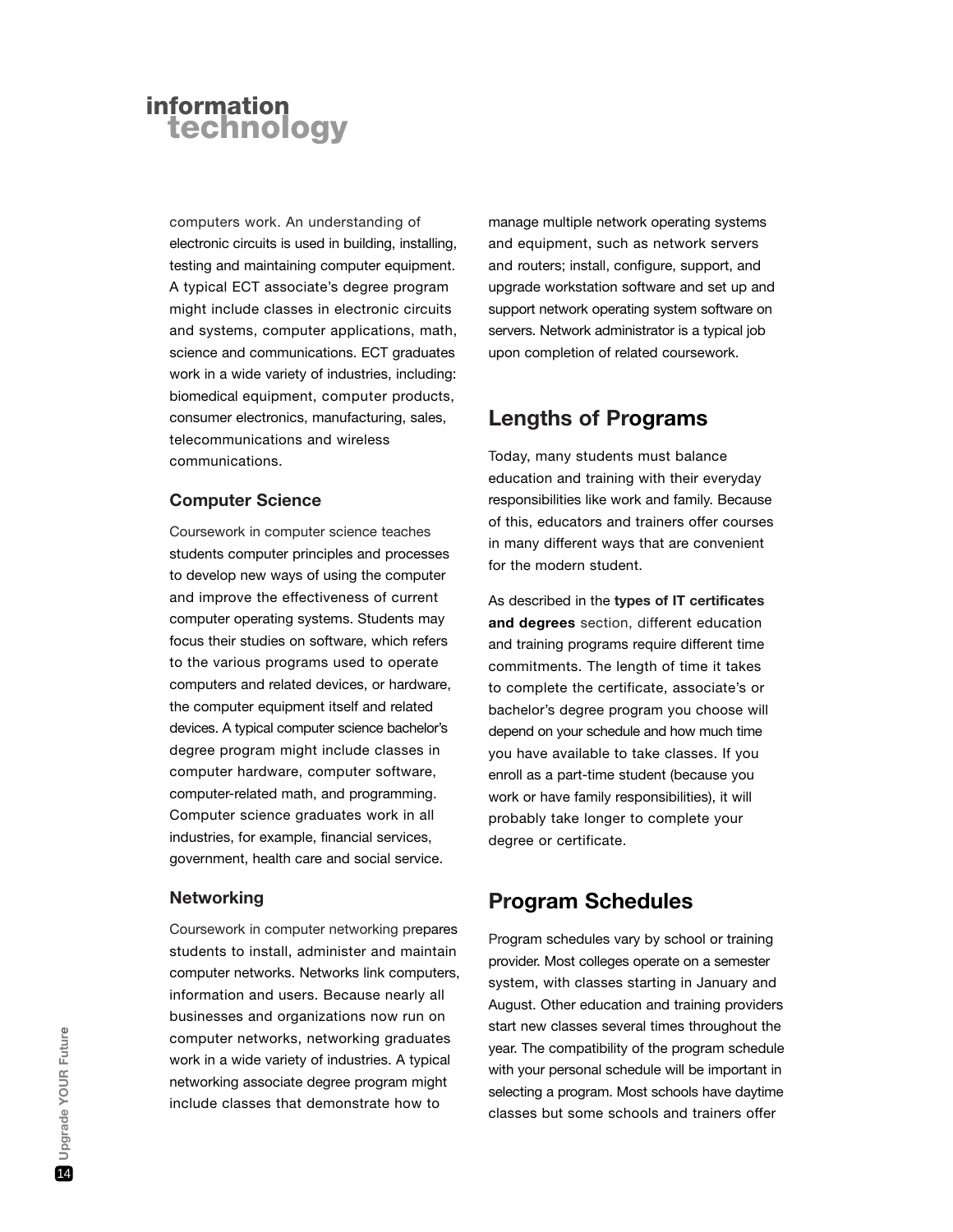other options for parents and working students. If you need flexibility in the hours that you can attend classes, consider the following options:

## **Evening and Weekend classes**

If you plan on working while you attend a program, it is important to determine when classes are offered. Some providers only have daytime classes. Others also have evening and/or weekend classes.

#### **Accelerated Programs**

Some students are well prepared to enter IT education and training programs because of previous courses taken through other education and training programs or because



they have gained relevant experience through their jobs. To accommodate these types of students, some schools offer accelerated, full-time formats that allow you to complete degree requirements more quickly.

## **Distance Learning Programs**

If you have access to a computer and the Internet, you might consider a distance learning program, that is, taking courses online. Distance learning programs offer students flexibility by allowing you to complete course requirements at YOUR convenience as opposed to a set class schedule. Taking courses online require a great deal of discipline. Key qualities of a successful online learner are discipline and self-motivation. You will be responsible for completing reading assignments, learning exercises, reviewing lectures and participating in class discussions on your own time.

Your learning style and personality are good indicators of whether or not you will succeed as an online student. To determine if online education is right for you, ask yourself the following questions:

- Are you someone who often gets things done ahead of time?
- Do you rarely need your instructor to remind you of due dates and assignments?
- Considering your work schedule and personal obligations, would you have difficulty getting to campus, even during the evenings and on weekends?
- When you are asked to use e-mail, computers or other technology, do you look forward to learning new skills?

If your answered "yes" to these questions and possess a strong self-motivation and preference for a more independent learning environment, you may be an ideal candidate for an online course or degree program.

## **Credit for Prior Learning**

If you have experience related to an educational program, you might be able to obtain course credit for the knowledge and expertise that you have gained at work or through volunteer activities. Some educational organizations have a process for assessing your experience and providing credit. This offers an opportunity to take more advanced courses initially or to shorten the time required to obtain a degree.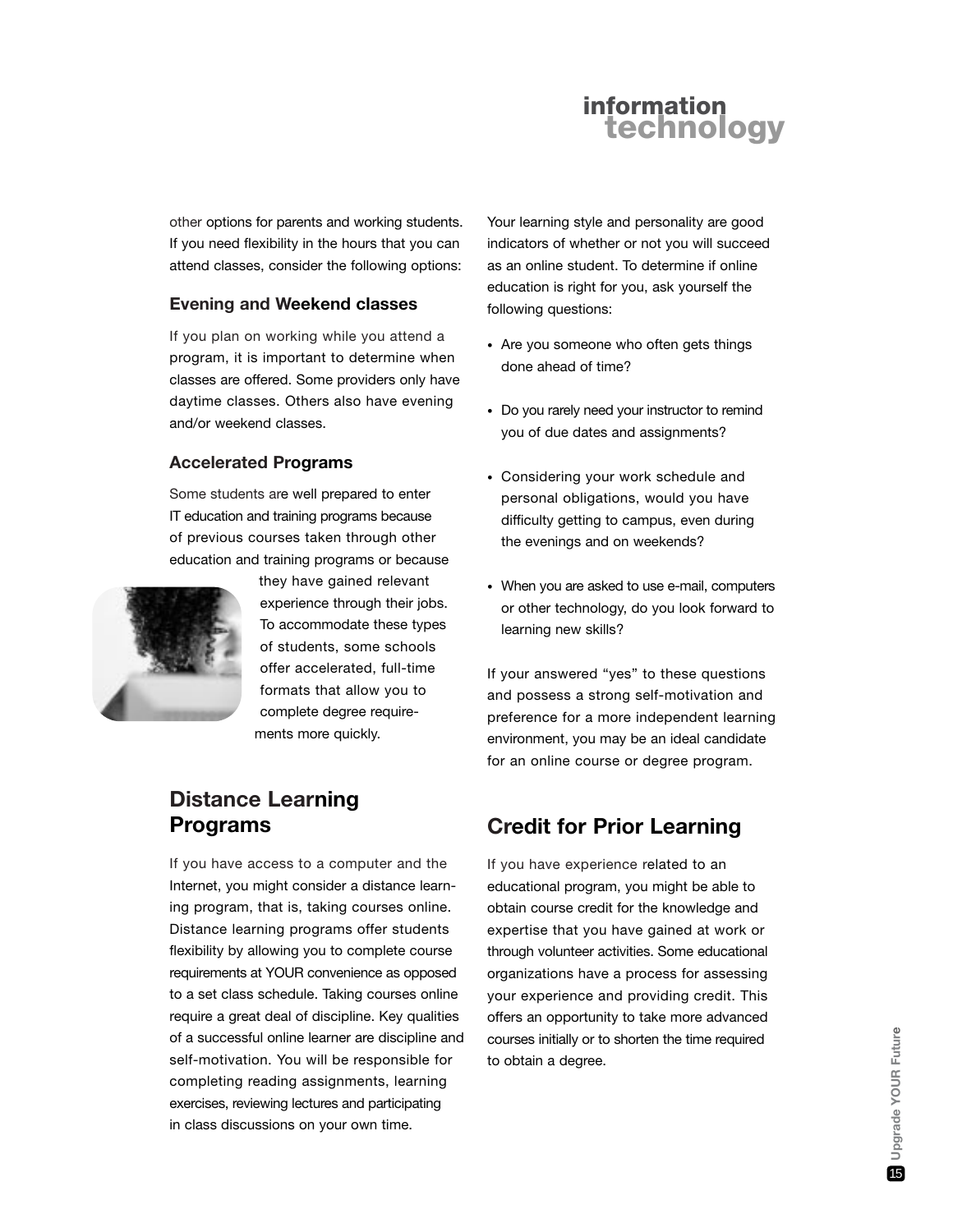## **grants and loans Financial Aid wages Borrowing time and money work-study**

**For many women, the biggest barriers to returning to school are time and money. Once you decide that training for an information technology career is the right thing for you, don't let anything keep you from achieving your goal. Financial aid can help you.**

**Most education and training providers offer a variety of financial aid programs. Sometimes the process of applying for aid can be lengthy, but it is worth the time and effort. Education and training providers usually have staff that can assist you with this process. Financial aid is usually based on a formula that calculates financial need by considering need — the school decides how much money a student can contribute to her education. A financial aid award can make up the difference between total cost and what the student can pay.**

Common types of student financial aid include:

#### **• Grants**

Grants are financial aid awards that do not need to be paid back. They are usually supplied by the state or federal government through a school's financial aid office. Scholarships are a type of grant that may be awarded based on financial need or on merit (skills that a student demonstrates in a written essay or good grades).

#### **• Loans**

Loans are funds that a student borrows to pay for school. Loans must be repaid with interest within a specified number of years. Students usually do not need to make loan payments while still in school. Loan repayment usually begins approximately six months after leaving school (whether you have graduated or not) or dropping below half-time enrollment. Remember, if a student takes out a loan and starts a degree program, but stops taking classes before earning a degree or certificate, they must pay back the loan anyway. Student loan programs administered by training providers often have special low interest rates that are available only to students borrowing for their education. Stafford and Perkins loans are two types of loans designated for students and usually carry lower interest rates.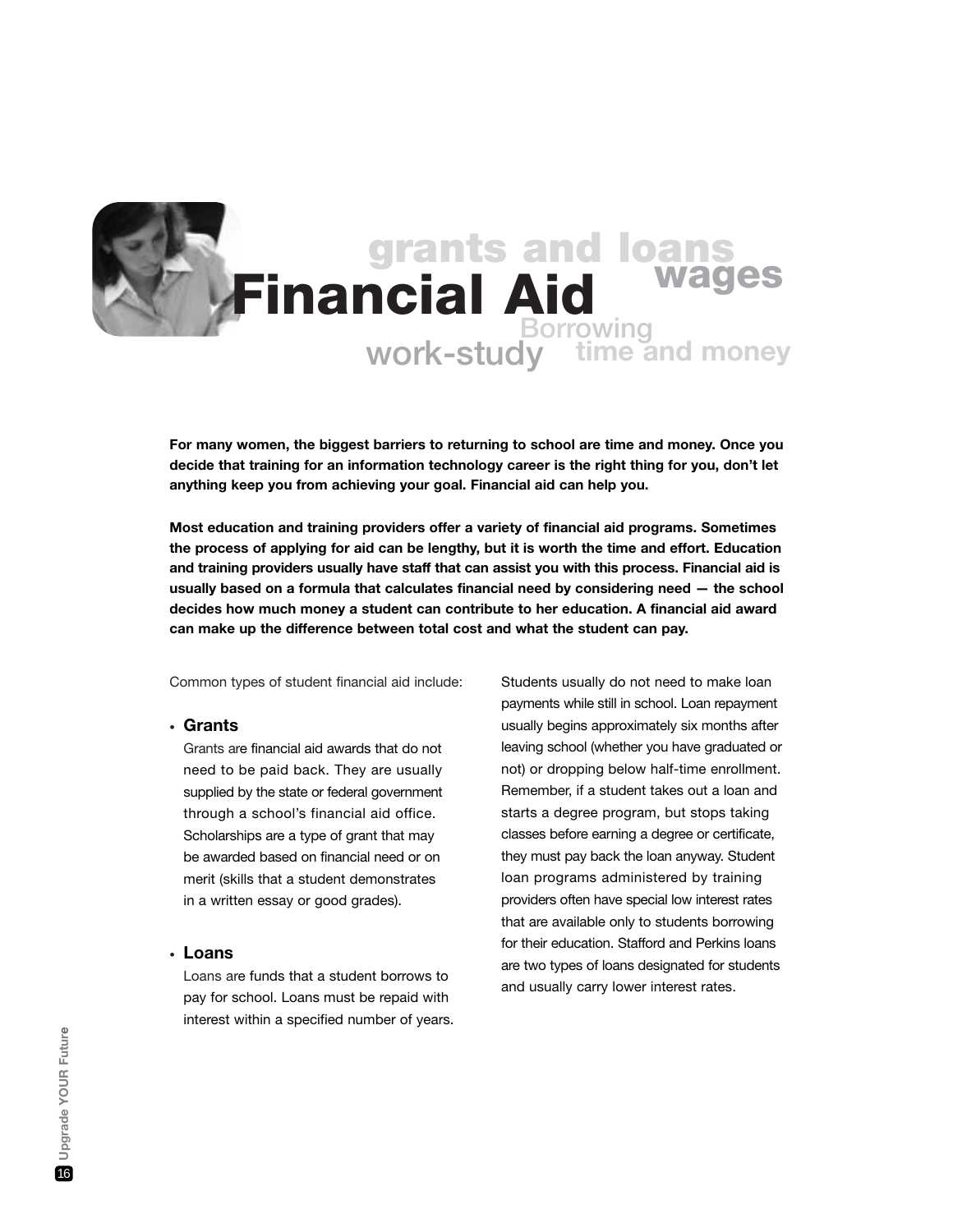#### **• Work-study**

The federal government helps some employers hire part-time student workers by paying part of the student's wages, while the employer pays the rest. Students work in exchange for this type of financial aid. Work-study jobs are reserved for students who qualify based on their financial need. Even if you do not have enough financial need to qualify for a work-study job, you may still get help finding a part-time job from the Career Services department at your school. Large colleges hire many part-time student workers for campus jobs.



For more information on federal financial aid, visit the U.S. Department of Education's financial aid Web site at **www.fafsa.ed.gov** and complete and submit the

Free Application for Federal Student Aid (FAFSA) online. Completing the FAFSA opens the door to the financial aid process. Students must complete a FAFSA to apply for federal student financial aid and for many state student aid programs.

For information on state financial aid programs visit the Illinois Student Assistance Commission Web site at **www.isac-online.org** or call 1-800-899-ISAC. Illinois administers the Monetary Award Program, which awards needbased grants to full- and part-time students.

You should also call or visit the financial aid office at the school in which you are interested. **See tips on calling or visiting an education or training provider** for more information.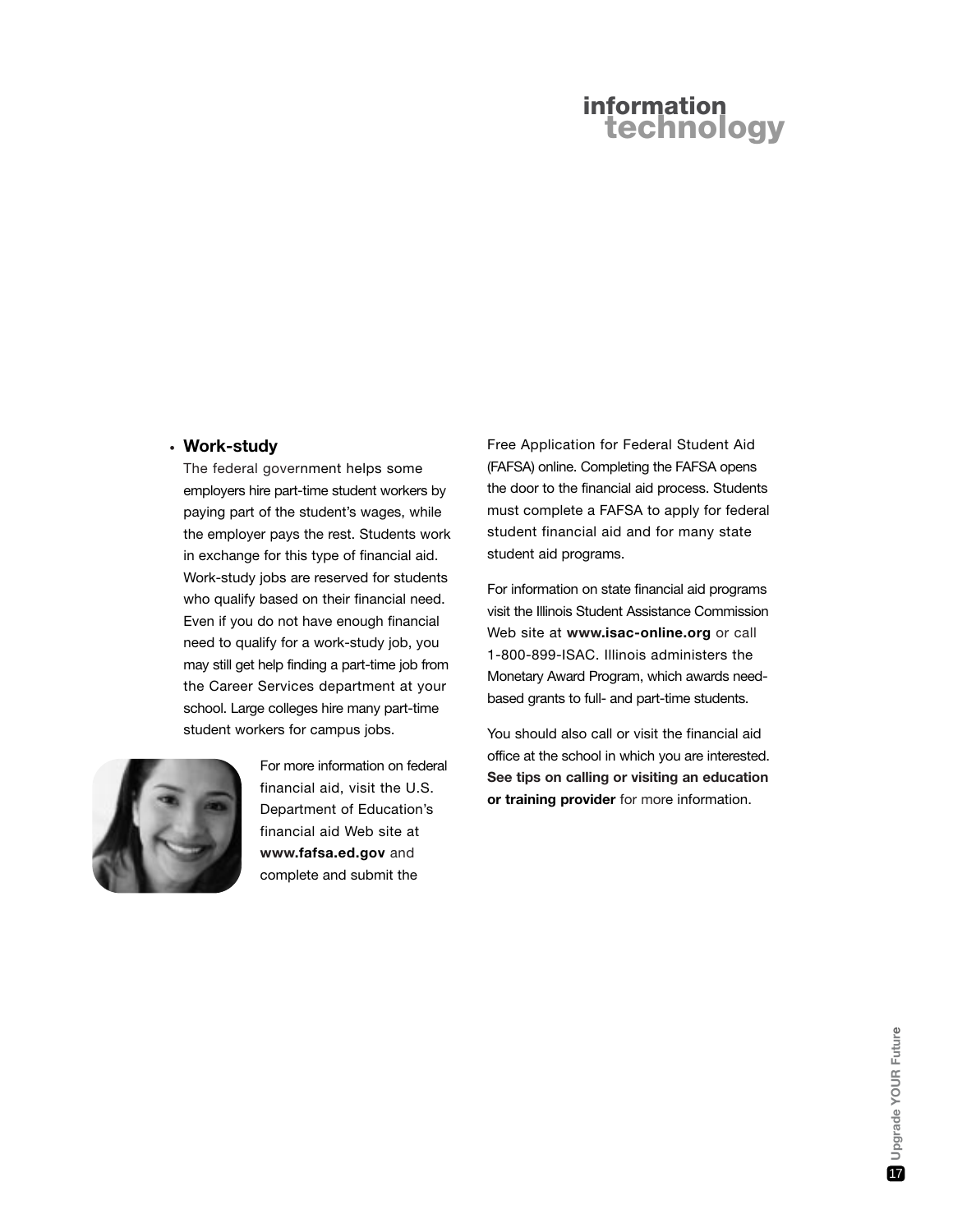# **placement and job search assistance student Student Support<br>Services <sup>education</sub>**</sup> **Services** *education* care **services**

**Many schools offer support services to help women complete their education. These can be important in helping you to successfully complete your studies.**

#### **• Child Care**

Some education and training providers offer on-site child care and some offer discounted rates for students. If you need child care, make sure you ask if there is a waiting list and how long the wait is before you register for classes. Currently, you may qualify to receive state or federal financial assistance for your child care expenses while you are in school. Call 1-877-20-CHILD or visit **www.ccrrn.com** for more information.

#### **• Student Services**

Some schools have student service programs that provide support to students in a variety of ways, including tutoring, support groups and mentoring programs. Ask about these services when you are selecting an education or training provider.

#### **• Placement and Job Search Assistance**

Most schools offer some kind of job search assistance as you near the end of your program, but the level of help is very different at each school. Some schools have a Placement or Career Services department to help students find jobs upon completion. When investigating a school, ask for information on the job placement (success) rate for the specific program in which you are interested. This is a figure that tells you how many graduates find jobs in their field. The City of Chicago One-Stop Career Center or Illinois Employment and Training Center near you should also have information on a school's placement rates.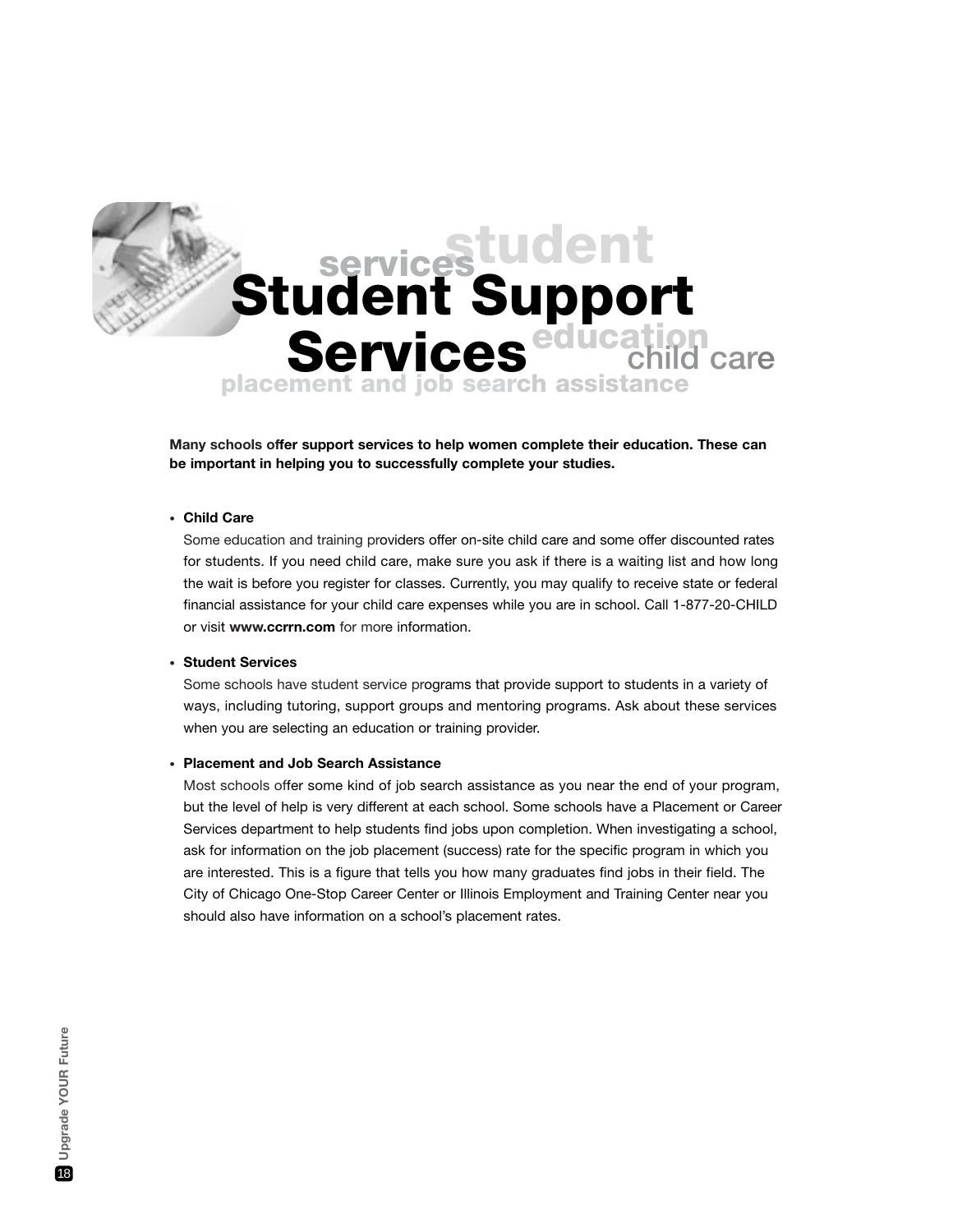

## **Tips on Selecting an IT Education or Training Provider**

**So, you've decided to get more education or training as a start to pursuing an information technology career. But how do you select an education and training program?**

**The two most important considerations when selecting a program or course are:** 

- **Is the program or course appropriate for your education and training background, work experience, skills, interests and lifestyle?**
- **Does it offer opportunities to apply what you have learned through hands-on class projects or internships?**

**Below are some questions to help you select a high quality program or course that is suited to your needs.**

## **Programs and Courses**

- Does the course or program offer credit toward a degree or certificate?
- Do the instructors have recent experience in the field?
- Do the courses allow students to apply what they have learned, including projects taken from the real world and internships?
- Does the computer lab have the capacity to serve all students?
- Are there professional development activities to help you learn "non-technical" aspects of information technology jobs, such as making presentations, working in teams and conducting meetings?
- What are the job placement rates, the types of positions obtained by graduates and the percentage and type of further education completed by alumni?
- How do current and former students rate the program or course? (This information can be found in student satisfaction surveys and by talking with former students).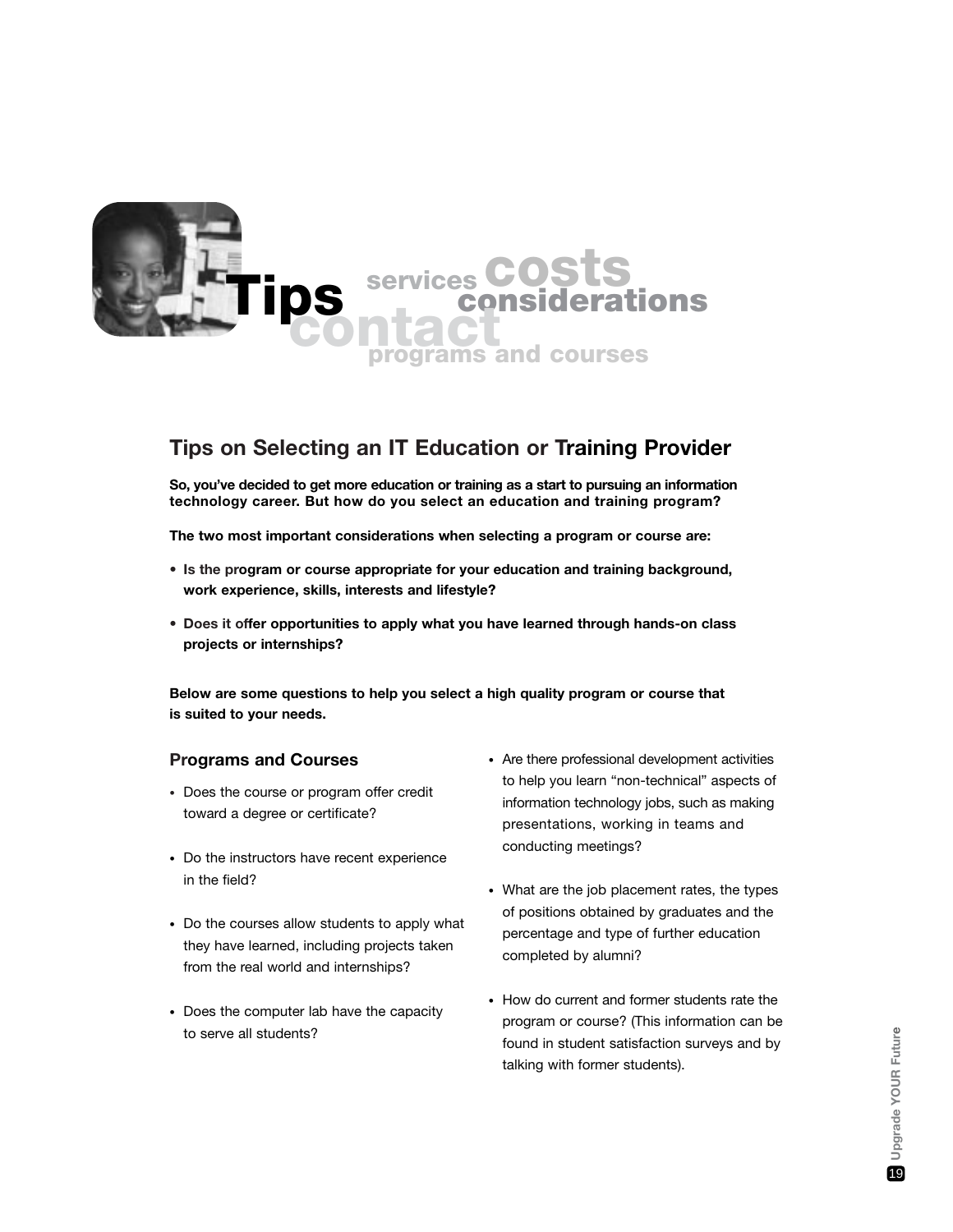- Are there opportunities for students to improve math, writing and communication skills and learn about business principles?
- Do they provide credit for prior learning?

#### **Cost**

- What is the total cost of the program or course, including tuition, fees, books and supplies?
- How does the cost of this program compare with costs at other institutions offering similar programs?
- If choosing a community college, do you live in that school's district? (Tuition costs are lower for students attending a community college in their district.)
- Does the school provide help in obtaining financial assistance for your studies, such as grants, tuition waivers and workstudy arrangements?
- Is the program or course eligible for tuition assistance from your employer?

## **Student Support Services**

- Are counseling or advising services available to help you select the right courses and develop a learning/career plan?
- Are job placement services or assistance available?
- Are formal or informal supports available during the course such as convenient office hours, study groups and mentors?

• Are there formal or informal activities to meet and talk to other women students, graduates and professionals currently working in information technology?

## **Individual Considerations**

- Does the school or trainer offer classes at times that are convenient for you?
- Is the location of the school or trainer accessible by public transportation?
- Can the education or training provider connect you with services to help you deal with any problems attending class or meeting course requirements, such as child care and transportation?

## **Calling and Visiting an Education and Training Provider**

Calling or visiting a school is an important step to learn information about technology education and training opportunities. Here are some tips to help you get the most information from your call or visit.

## **Calling…**

- Speak clearly. Make sure the person on the other end can understand you. It also helps to sound confident when asking for information.
- Be specific about what you want to know. Prepare a list of questions to ask.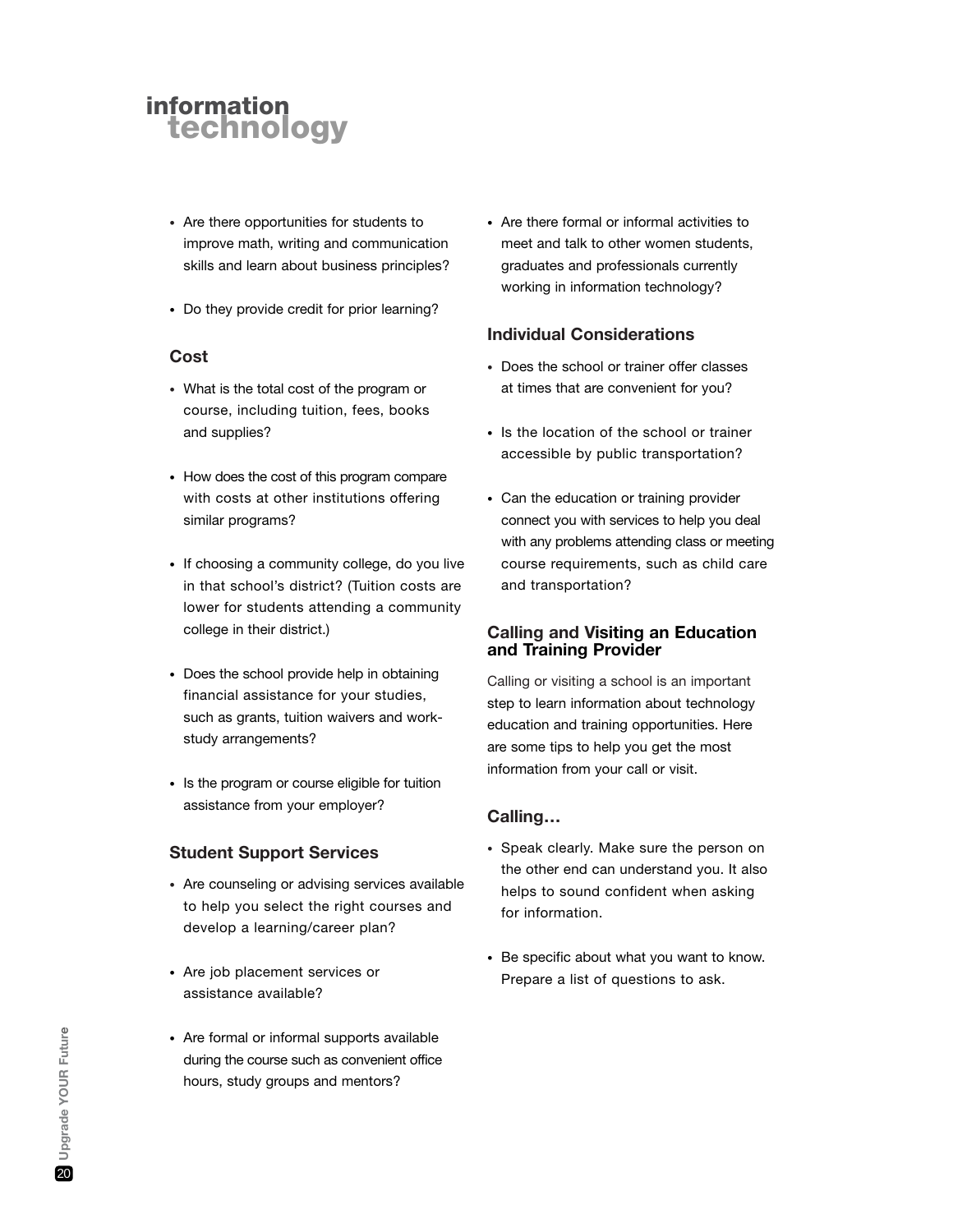- Keep trying! Getting information from smaller schools is generally fairly easy. However, when calling a larger school with many departments and offices, you may be transferred several times before you find someone who can assist you.
- When you find someone who can assist you, ask for his/her name and phone extension, so you can call back if you have more questions.
- If you call someone back, remind that person that you called before. He/she may not remember you, but knowing that you called before gives you a little connection and makes it easier to get assistance.

#### **Visiting…**

• The most important tip about visiting is that you should visit! You will want to evaluate education and training providers first hand



before you decide to give them your money and your time. Call the school's admissions office and ask about coming to see their facilities.

- Visit when classes are in session, if possible. That way you can see how students interact in classes and get an idea of what your experience there will be like.
- Try to arrange to talk with one or two faculty members who teach classes you would be taking. These people can answer your questions about the workload, the difficulty of the material and even placement rates of graduates in some cases. Talking to them will also give you an idea of how they will treat you as a student.
- Talk to women students in the programs if you can. Ask them what their experiences have been like. Would they choose the same education or training provider again? How do they feel about their chances of finding employment after graduation? If you don't feel comfortable asking questions of students while they are in class, ask if you can call one or two of them at home.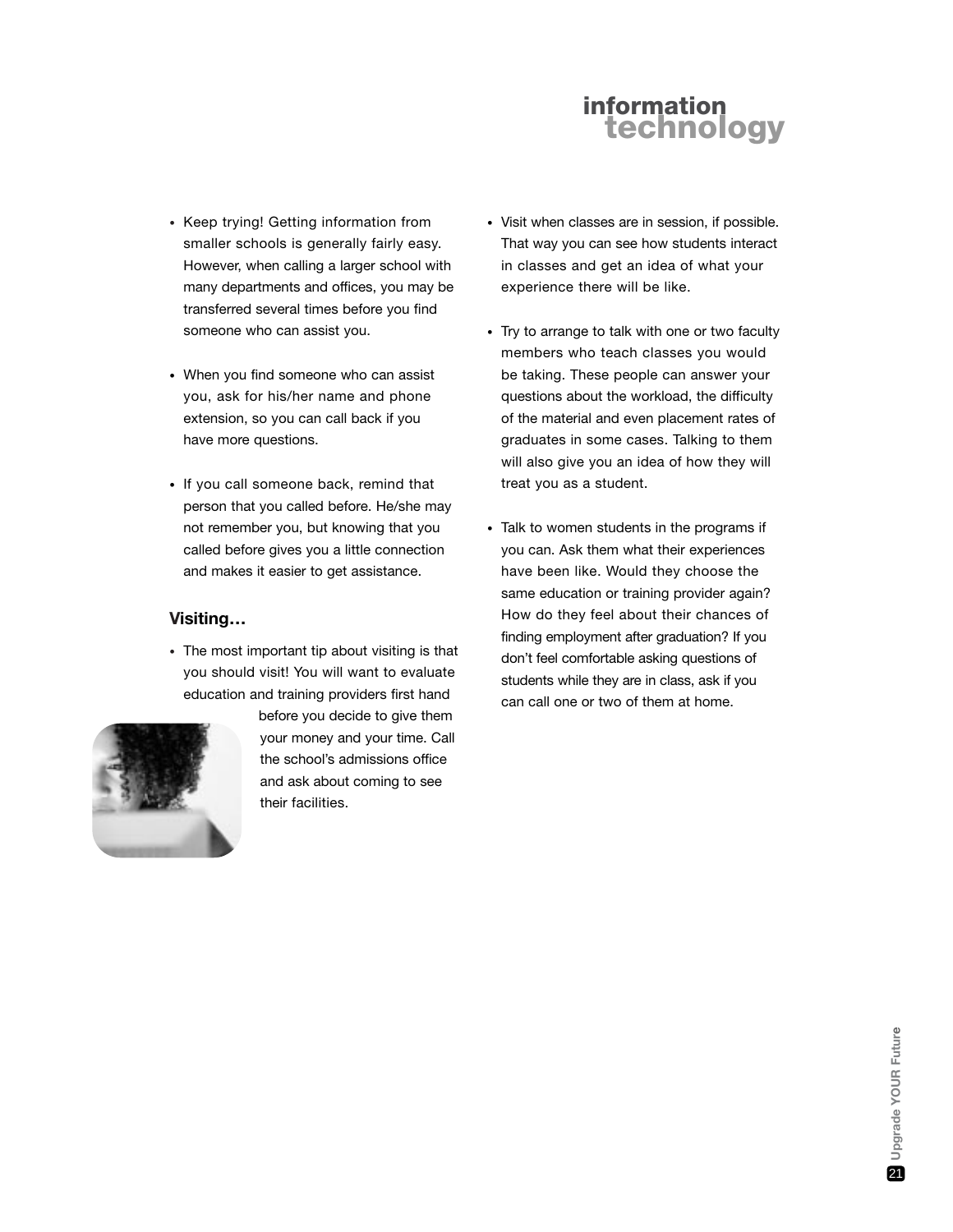

# **Frequently Asked Questions**

#### **I have no experience with technology. Can I still pursue an information technology career?**

Yes. Familiarity with computers is helpful, but not necessary. The basic skills you have acquired in administrative, service, sales or retail jobs can transfer to entry-level opportunities in information technology.

#### **How do I know if an information technology career is right for me?**

There are lots of different technology-related career paths that provide a professional work environment and opportunities for advancement. If you like to solve problems, work in an interactive setting and learn while you are working, information technology might be the right career for you!

#### **How long does it take to complete an information technology education/training program?**

Information technology trainers provide short-term, industry specific training that usually leads to a recognized industry certification. This type of training in which students earn certificates recognized by area employers can be completed from within three to six months up to 18 months.

Information technology educators offer more comprehensive academic coursework that results in a degree. The length of an education program depends on the type of program and your current level of education. If you have completed some college courses, be sure to ask a potential education or training provider if your previous coursework can transfer to their information technology program. Without any previous college education, **associate's degree** programs generally take an average of two years to complete, while **bachelor's degree** programs generally take an average of four years.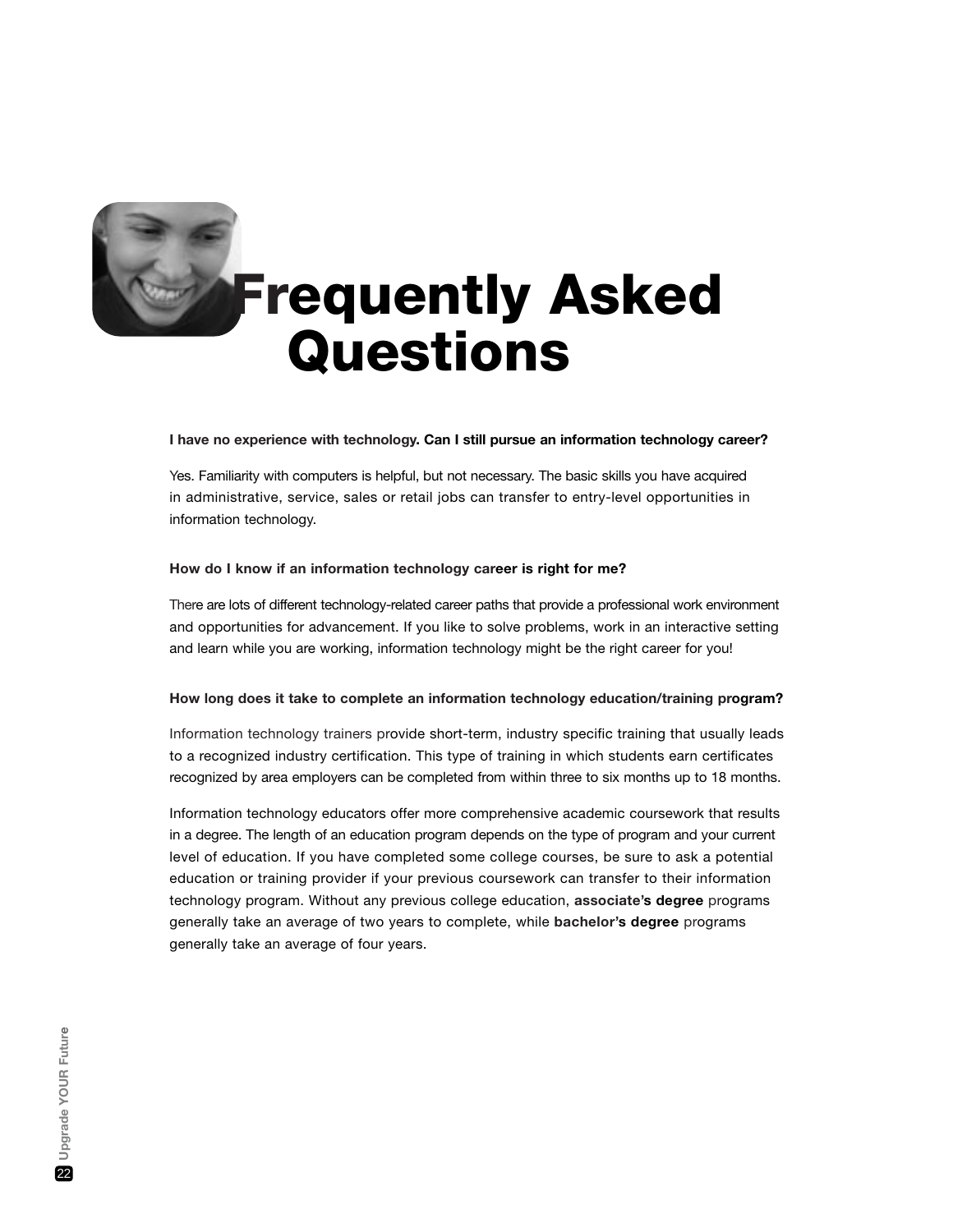#### **I work full-time. How can I pursue additional education or training?**

You are not alone. Technology education and training opportunities are diverse. Many schools offer part-time and evening courses, as well as short-term training to accommodate students like you with busy work schedules. Short-term training is often a good way to get started in a new field for students who cannot afford not to work. Online and distance learning courses offer additional flexibility for returning adult students.

#### **Aren't companies laying off information technology workers?**

Studies show workers with computer skills are more likely to have a better career path in terms of pay, job security and long-term learning. Eight of the ten fastest growing careers through 2010 identified by the U.S. Department of Labor are computer-related. They are: computer applications software engineers; help desk technicians; computer systems software engineers; network administrators; network systems and data communications analysts; desktop publishers; database administrators; and computer systems analysts. If you think an information technology career is right for you, it is important to get the skills now to prepare for the growth of information technology jobs in the near future.

#### **What are information technology jobs like?**

Many information technology jobs involve a great deal of communication and teamwork. Problem-solving, creative thinking and organizational skills are among the skills information technology workers use everyday. Information technology jobs can also offer opportunities for flex-time, telecommuting and other innovative workplace practices. Many employers pay for training so that information technology workers can continually upgrade their skills.

#### **Where are information technology jobs in the Chicago-area?**

A recent survey indicates that many Chicago-area employers are actively seeking to increase the number of women and minority information technology employees. Traditional industries such as banking, education, health care, transportation, retail, entertainment and hospitality hire technology workers at a much greater rate than companies whose sole business is technology. Information technology jobs are found in every sector of the economy. In fact, 95 percent of the technology jobs in the Midwest are at non-technology companies. Information technology also offers women opportunities to develop technology-based solutions to make a difference in fields like education, health care and art.

Visit an Internet job board like **monster.com** or review the Help Wanted section of your local newspaper to see computer-related jobs available in the Chicago-area. Your local library is another place to find out more about the types of jobs available in information technology.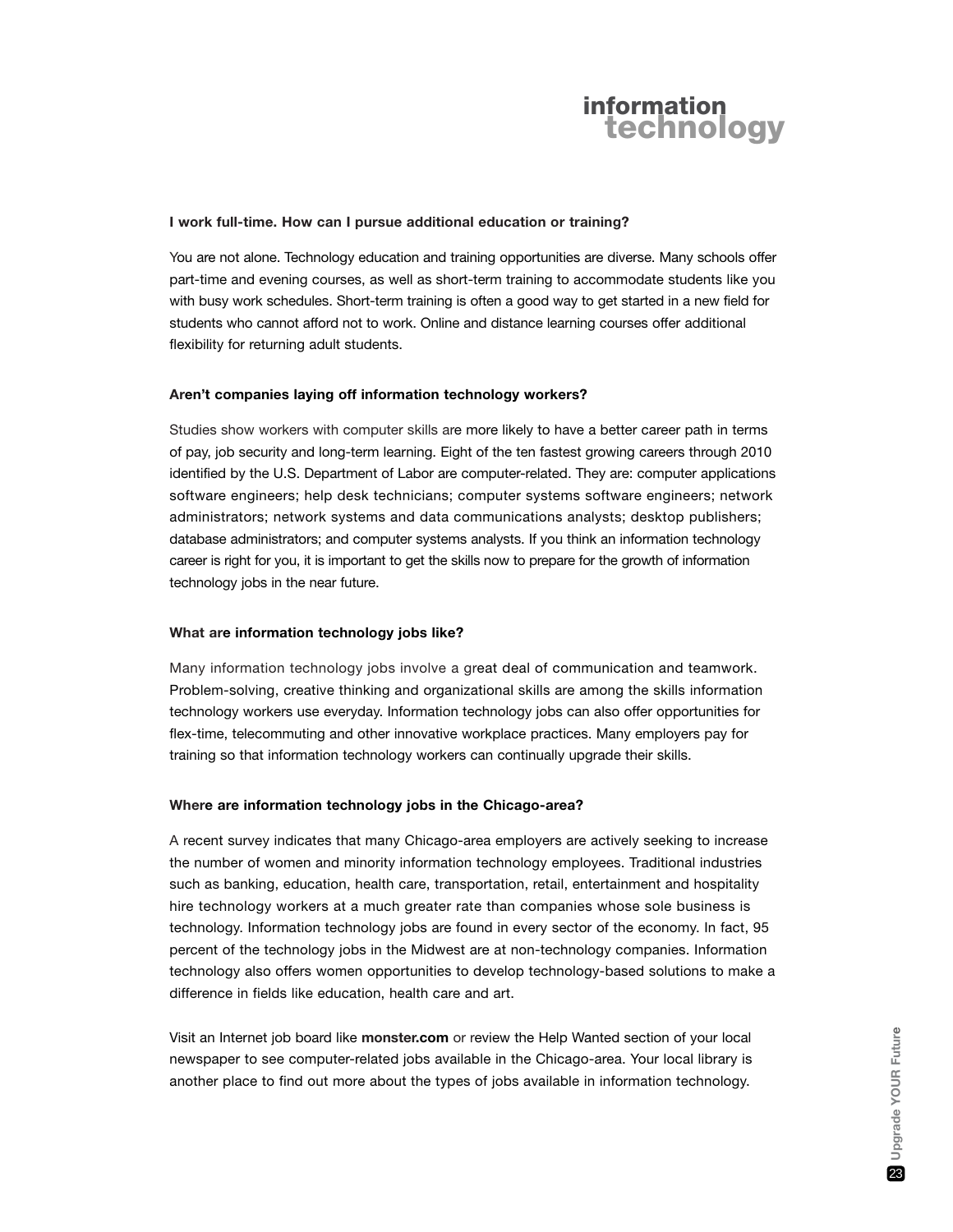

#### **What type of salary and benefits would I get at an information technology job?**

A starting technical support analyst earns an average salary of nearly \$40,000 a year, a computer programmer earns an average of \$45,000 a year, and a Web designer earns an average of \$53,000 a year. These salaries are in addition to benefits such as health insurance, on-the-job training, ongoing education and training to continually upgrade skills, and flexible work hours.

According to the U.S. Department of Commerce, technology fields pay up to 78 percent more in salary than other career fields. And information technology is one of the few fields in which women compete fairly with their male counterparts for comparable pay. Visit **www.salary.com** for more information about average salaries in information technology jobs.

#### **Do companies offer on-the-job training for information technology jobs?**

There are many opportunities for entry-level information technology jobs that require a minimal amount of computer training; particularly jobs like help desk and Web page assistant positions. Many workers increase their technology skills while in these positions and then move on to more technologically advanced jobs.

#### **How do I advance in information technology careers?**

Advancement in IT careers depends on your willingness to learn and use new programs, resourcefulness, communication skills, and increasing knowledge of the business that you that you have selected.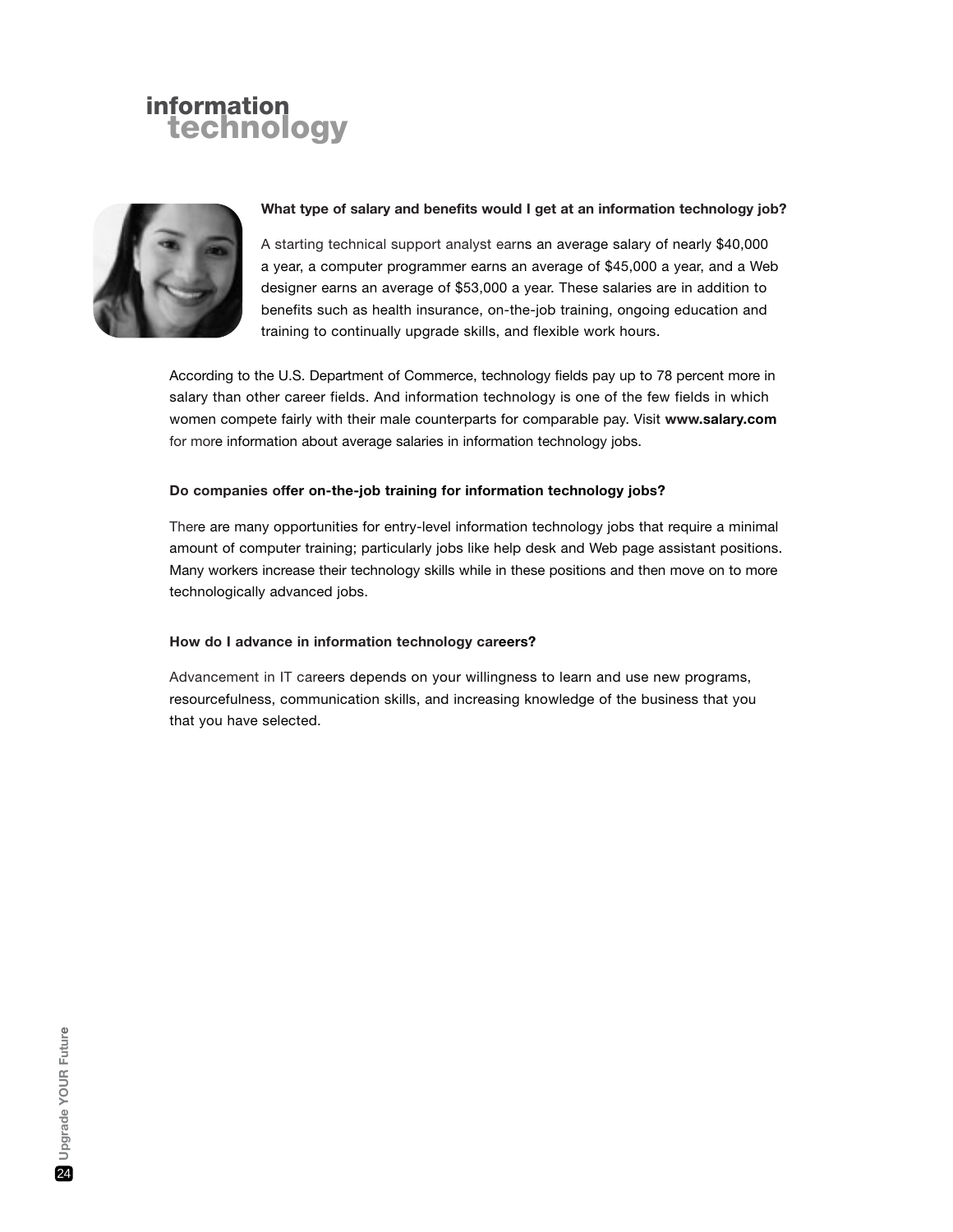

By reading this brochure, you've taken the first step to upgrading your future. You can learn more about information technology careers at your local library. The U.S. Department of Labor's Occupational Outlook Hand-book is a great resource. You can find it at the library or view it online at **www.bls.gov/oco/home.htm**. For more information about financial aid, visit the Illinois Student Assistance Commission Web site at **www.isac-online.org** or call them at **1-800-899-ISAC**. Learn more about the "Upgrade Your Future" campaign by visiting our Web site at **www.upgradeyourfuture.org**.

## **About Women Employed**

Women Employed, founded in 1973, is the nation's foremost advocate for effective equal opportunity programs, a leading promoter of state and local workforce development and welfare policies leading to women's self-sufficiency, and an innovator in developing programs to alleviate female poverty.

Women Employed, in conjunction with a diverse group of partners, launched "Upgrade Your Future" to educate lower-income, underemployed women about opportunities and careers in information technology so that they may pursue good jobs that pay family-supporting wages.

For more information about Women Employed, visit our Web site at **www.womenemployed.org**.